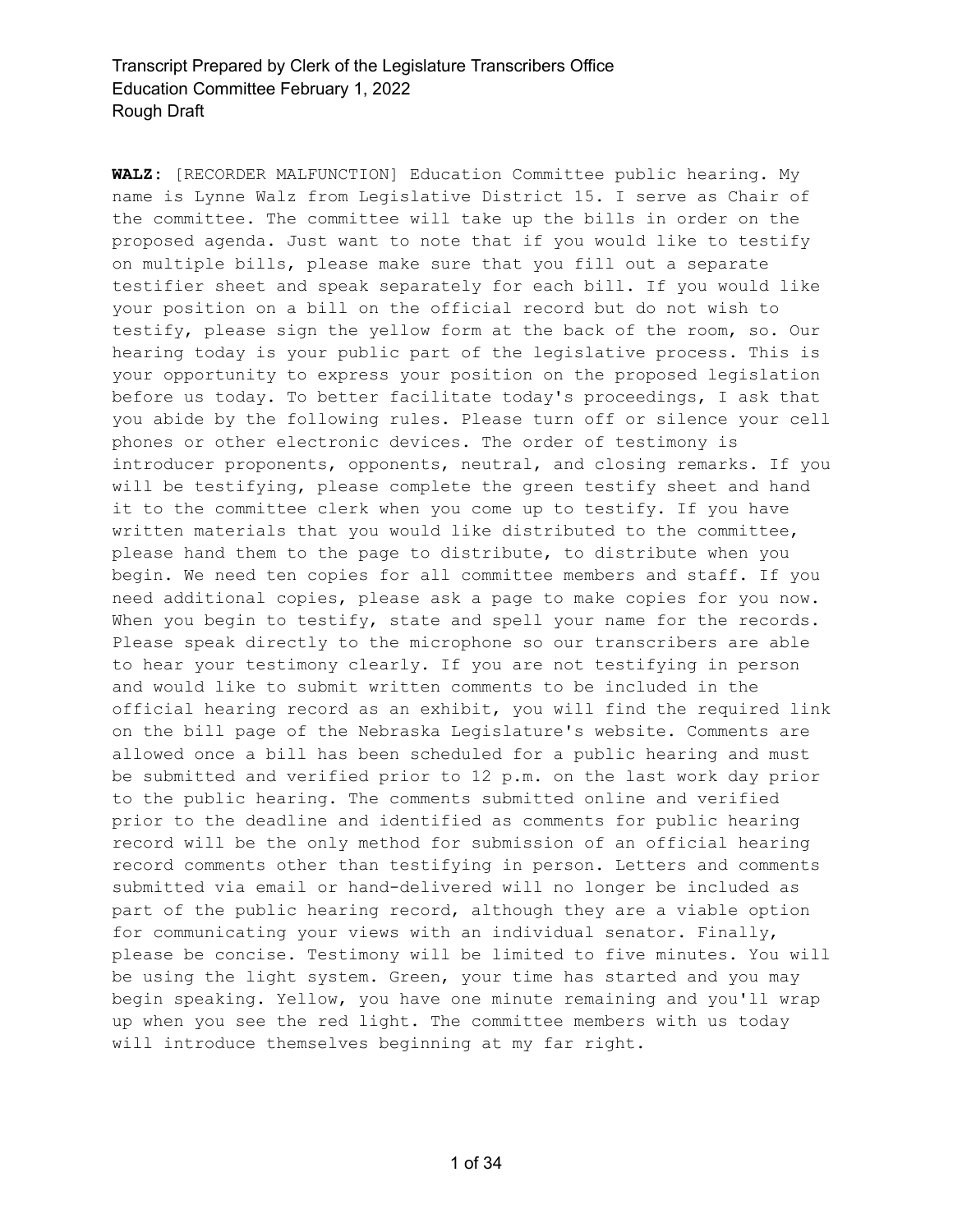**MURMAN:** Hello. I'm Senator Dave Murman from District 38 and I represent seven counties and part of an eighth in the middle of the state along the southern border.

**LINEHAN:** Good afternoon. I'm Lou Ann Linehan. I represent Legislative District 39, which is Elkhorn and Waterloo in Douglas County, Nebraska.

**SANDERS:** Good afternoon. Rita Sanders, representing District 45. That's the Bellevue-Offutt community.

**WALZ:** To my immediate right is research analyst, Nicole Barrett, and to the right end of the table is committee clerk, Noah Boger. And our pages today are Bhagya Pushkaran and Aleks Glowik. Please remember that senators may come and go during our hearing, as they may have bills to introduce in other committees. I'd also like to remind our committee members to speak directly into the microphones and limit side conversations and making noise on personal devices. We are an electronics-equipped committee and information is provided electronically as well as in paper form. Therefore, you may see committee members referencing information on their electronic devices. Please be assured that your presence here today and your testimony are important to us and crucial to our state government. And with that, we will start with a gubernatorial appointment. Darrin Scott Good with our-- for the Nebraska Educational Telecommunications Commission. That's a lot of words. Welcome.

**DARRIN GOOD:** Thank you very much. So again, thank you for having me here and good afternoon, Chairwoman Walz and members of the Education Committee. My name is Dr. Darrin Good spelled D-a-r-r-i-n G-o-o-d, and I'm the president at Nebraska Wesleyan University. I'm pleased to provide remarks before the Education Committee today in support of my continued service on the Nebraska Educational Telecommunications Commission. I am humbled at the opportunity to be considered for this appointment and I'm eager to utilize my experiences and professional skill set to further the critically important work of the commission in promoting and providing noncommercial educational telecommunications throughout the state of Nebraska. Throughout the duration of my career in higher education, it has been apparent to me that access to impartial educational information is essential at cultivating a vibrant and well-informed citizenry that's tolerant, civically active, and innovative, in our state, Nebraska Public Media plays such an important role in making information readily available and easily accessible to a broad spectrum of people, most notably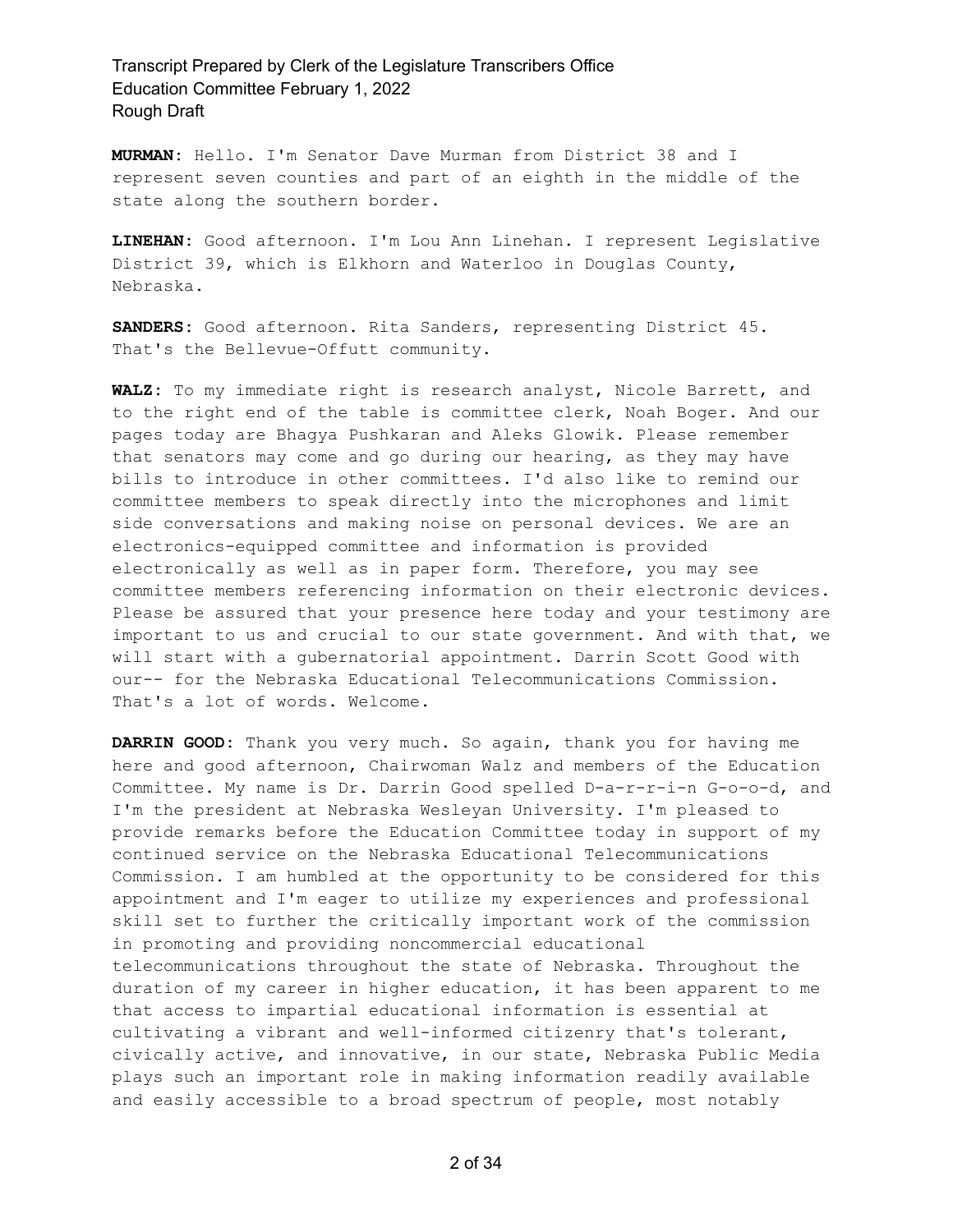those who are likely to face barriers to quality informational content in its absence. Nebraska Public Media remains a critically important asset that our state can utilize in being an equalizer of quality educational content, which of course assists us in promoting our long-term economic vitality and quality of life as Nebraskans. Provided with my academic and administrative experiences, I'm prepared and excited at the prospect of continuing my service on the Nebraska Educational Telecommunications Commission. Thank you so much for your time and I welcome any questions from the committee.

**WALZ:** Questions from the committee? I don't see any.

**DARRIN GOOD:** OK.

**WALZ:** Thank you so much.

**DARRIN GOOD:** I know you have a lot on your plate.

**WALZ:** Thanks so much.

**DARRIN GOOD:** Thank you.

**WALZ:** Do we have any proponents that would like to speak? Any opponents? Anybody who would like to speak in a neutral capacity? I see none. Thank you so much for being here. Our next reappointment is Nicholas Baxter for the Nebraska Educational Telecommunications Commission.

**NICHOLAS BAXTER:** Good afternoon, senators, committee members. Thank you very much indeed for taking this time. On a side note, we did have a long discussion since the organization changed its name to Nebraska Public Media whether or not we ought to think about asking to have the commission's-- would have made it easier, I think, for everybody to say what we are, but anyway, so. Thank you. My name is Nicholas Baxter, N-i-c-h-o-l-a-s, Baxter, B-a-x-t-e-r, and I'm excited to have this opportunity to serve a second term on the commission. From a background standpoint, I will be the incoming chair succeeding Marilyn Hadley in that role, subject to confirmation. Prior to this, I also served on the Public Media Foundation for four terms and chaired that organization as well, so pretty cognizant of the role that public media plays in the state and especially on the commission's role in making sure that we have an infrastructure that is good-- great programming can make its way to the citizens of the state. I know you guys got a busy afternoon. So from that standpoint, I will welcome any questions you might have on this position.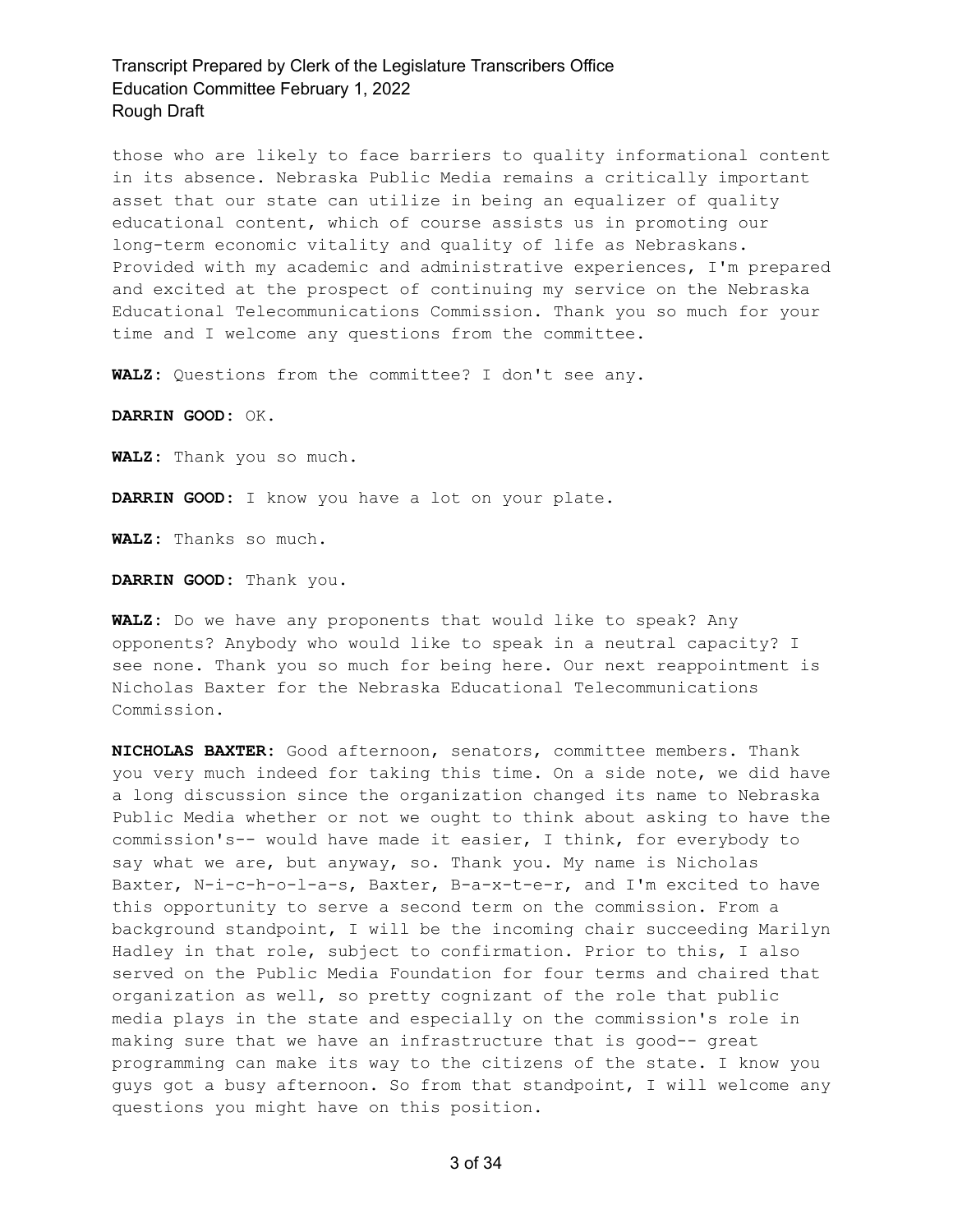**WALZ:** All right. Thank you so much.

**NICHOLAS BAXTER:** Thank you very much for your time.

**WALZ:** Thank you. Any questions from the committee? I think we have one. Oh, Senator Linehan, good.

**LINEHAN:** Thank you, Chairman Walz. So I'm looking at your references and two of them that I know of maybe-- two of them are from Omaha, Dr. Thedinger.

**NICHOLAS BAXTER:** Britt Thedinger, yes.

**LINEHAN:** So how do you know Dr. Thedinger?

**NICHOLAS BAXTER:** Oh, I've known Britt and Kelly since I probably moved to Omaha in the early 1990s.

**LINEHAN:** And you came to Omaha from?

**NICHOLAS BAXTER:** Nashville, Tennessee, and prior to that, the U.K.

**LINEHAN:** So you live in Omaha now?

**NICHOLAS BAXTER:** I've been living in Omaha for 30 years.

**LINEHAN:** Well, welcome. We're very happy to have you. Thank you.

**NICHOLAS BAXTER:** I'm happy to be here.

**LINEHAN:** Thank you for your willingness to do this.

**NICHOLAS BAXTER:** Thank you.

**WALZ:** Thank you. Any other questions? I do have a question. There are currently two vacancies on the commission. Do you foresee this as a problem?

**NICHOLAS BAXTER:** No, I really don't. I think obviously, as a-- as the, the Governor selects additional and the state's-- the university selects additional people. We've got a very strong administrative role there. Good-- very good, strong finance department, which, as a banker is kind of-- was important to me, to make sure we know where the dollars are going. I think that's primarily the role that the Governor seeks to do, to make sure that the money gets spent properly and accounted properly and that the reporting is done and to make sure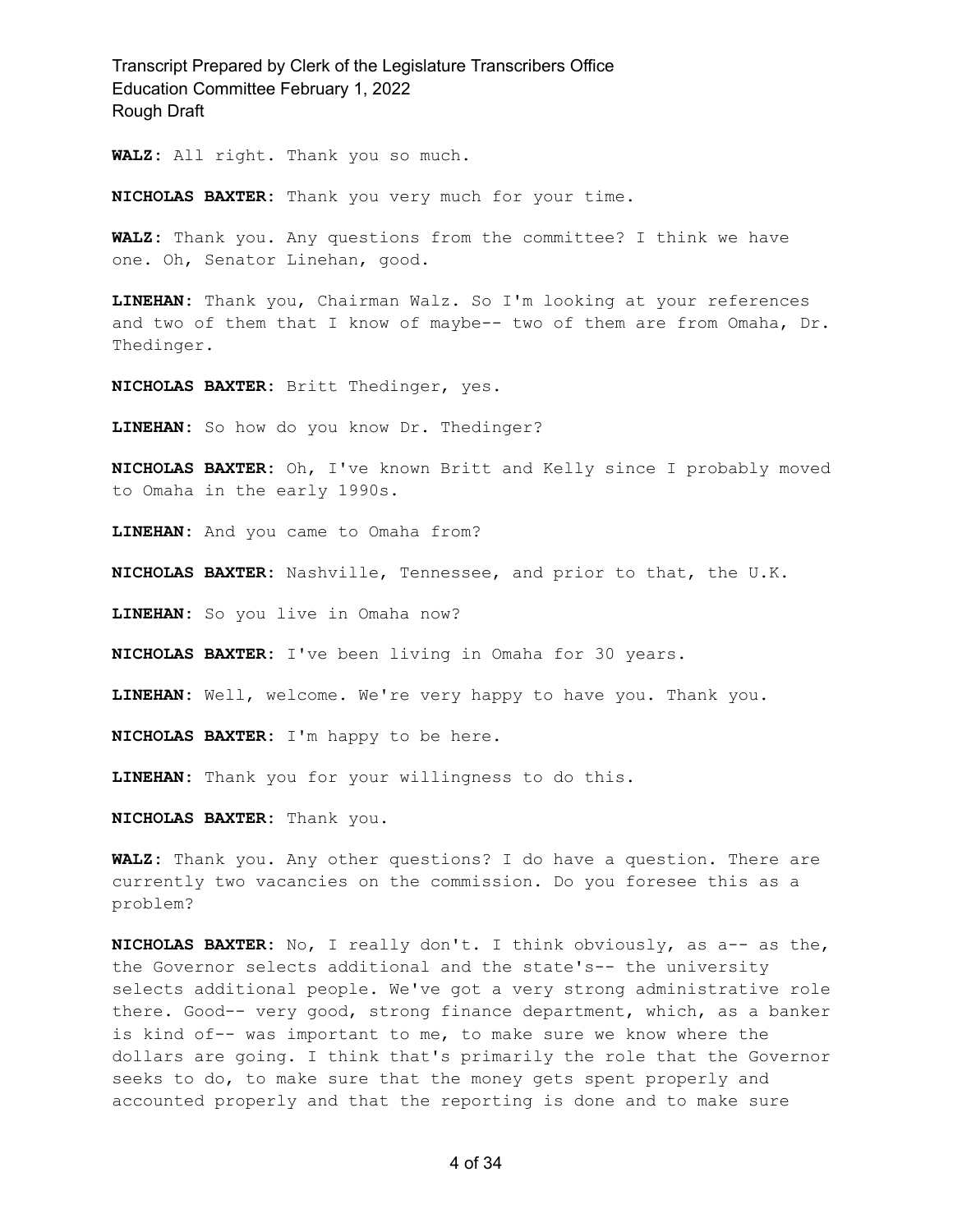that we balance the needs. You know, we get funding from the state, from the public, and, and from the university. So I think it's critically important. I don't think losing-- having-- being down two commission members stops us being able to do that oversight properly.

**WALZ:** All right. Thank you. Thank you so much.

**NICHOLAS BAXTER:** Thank you for your time. Good afternoon.

**WALZ:** Thank you. Any proponents? Any opponents? Anyone who would like to speak in a neutral capacity? I don't see any. Thank you so much again for coming today.

**NICHOLAS BAXTER:** Thank you, Senator.

**WALZ:** With that, we will open on LB1128, Senator DeBoer, to adopt the Student Loan Repayment Assistance for Teachers Act. Welcome, Senator DeBoer.

**DeBOER:** Thank you, Chairman-- Chairwoman Walz-- sorry-- and members of the Education Committee. My name is Wendy DeBoer, W-e-n-d-y D-e-B-o-e-r. I represent Legislative District 10 in northwest Omaha. I'm here to introduce LB1128 that creates the Student Loan Repayment Assistance for Teachers Act, which is the SLRATA. It doesn't really work. I tried to come up with an acronym. SLRATA doesn't really work. The number one thing that I'm hearing from teachers in my district is that we have a shortage of teachers in Nebraska. It's not just true in my district, it's true across the state. They tell me that they're overworked. They tell me they're worn out. This is something that I'm hearing and I get this firsthand. I have a brother who teaches high school in OPS and he has no planning hour because he's covering other things. He has to work at the zero hour, which is-- I don't even know how early that is, but it's early and it's because they're trying to cover some of these teacher shortages that they have. I don't think that it is particularly located within one school district, but that it's in a variety of different school districts. So I was thinking about ways that we might encourage more people to, to teach and ways that we might encourage more people to come to Nebraska to teach or keep some of our students in Nebraska to teach. And I remember that this same brother who taught-- who teaches at the public schools in Omaha, when-- we were in college at the same time and he was on a scholarship that as long as he taught in Nebraska, then like basically his money that he used for school would get over a number of years forgiven as it were. And I thought, well, this sounds like a good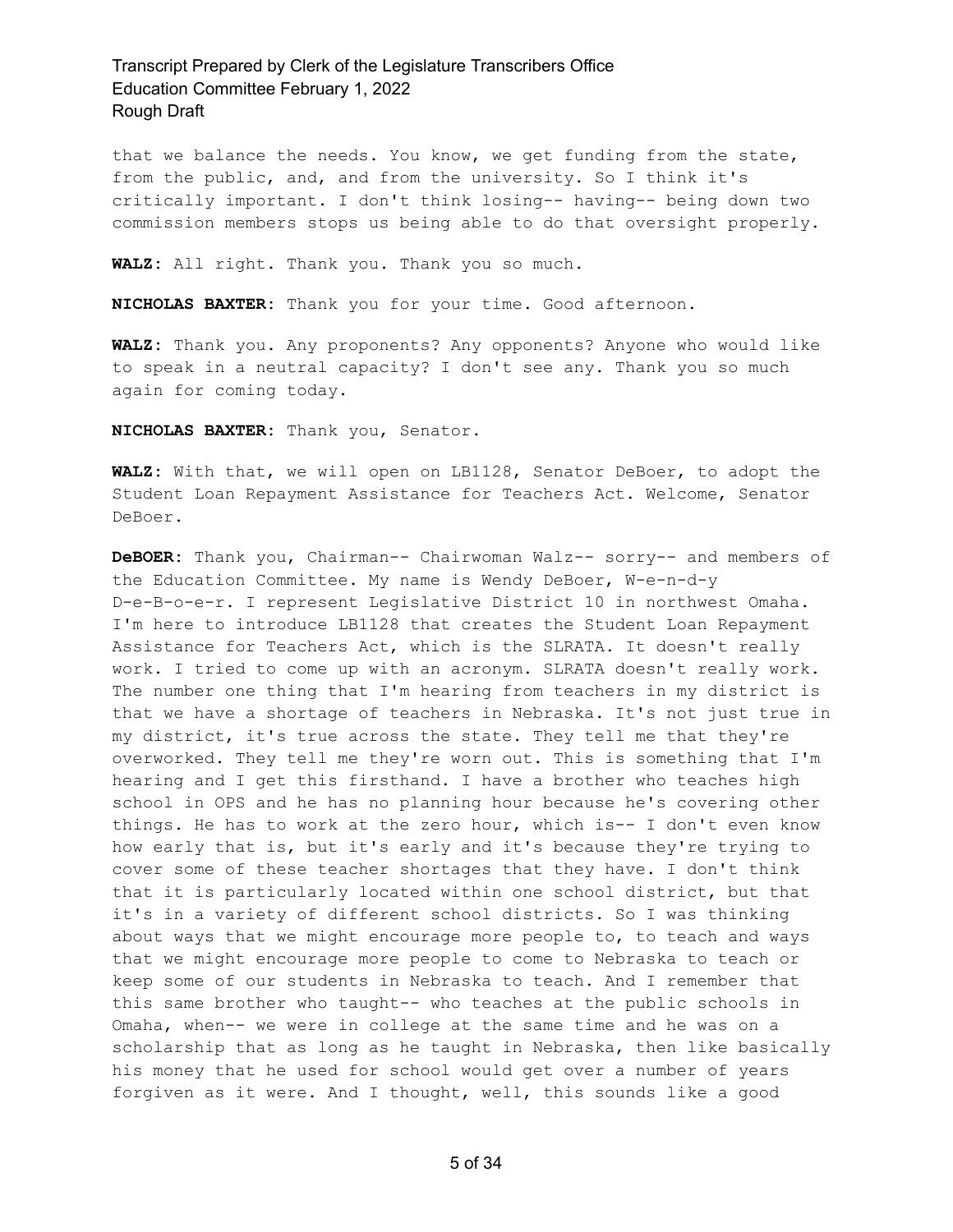idea. And apparently it sounded like a good idea to more than just me because Senator Linehan has a bill that does a similar sort of thing and I think Senator Walz and the Education Committee has a similar idea as well. So one of the things that-- when I was looking into what the problems are with recruiting of teachers to Nebraska, there is- there has been a problem before the pandemic, but the pandemic has exacerbated it because there are a lot of teachers who were maybe of retirement age but were not going to retire necessarily that maybe expedited their retirement. We also-- I'm getting information from some of the colleges in Nebraska that they have fewer kids going into education. If the question is why we have fewer students going into education-- you know, I don't have all the answers, but one thing that I think might help is incentives to pay for very expensive schooling so thus this idea here. LB20-- LB1128 creates a loan repayment program administered by the Department of Education for full-time teachers that provides repayment assistance of up to \$6,000 a year with a maximum individual, individual amount of \$30,000 over five years. So the bill requests funding of \$5 million per year. So I think I had a discussion earlier today with Senator Linehan. I do have a cap, it's a \$5 million cap, and I think that this is an investment in our state to ensure that we have the best quality education for our students. It encourages those who are teaching to stay in Nebraska and it will encourage new students to go into the profession and stay in Nebraska once they've completed their degrees. So I do have an amendment to hand out you. Inadvertently when, when we put this bill together, we left out private school teachers. That was never my intention. I intended this to be-- I mean, it's all one pool of teachers in Nebraska. It doesn't really matter where you teach at so I never intended to have that happen. This amendment fixes that problem because I intended for this to be for both public and private school teachers. I think one of the things that, that helping with tuition costs for teachers will help do as well is to help bring a-- the, the opportunity to take a job in the teaching field to a wide variety of candidates. If you don't have the ability to afford to pay for your education now, you might pause at the, at the frankly lower paid profession that teaching is when you're trying to figure out what to do with your life. So this is just an attempt to try to induce more people into teaching. I know that there are programs that are similar to this for getting doctors to rural Nebraska for-- I know Kansas has different kinds of things. So we see that in other sort of analogous programs, these have been helpful in the past to help pay for schooling for, for students to get into a field or to move to a particular area. My staff did a really nice job writing an intro and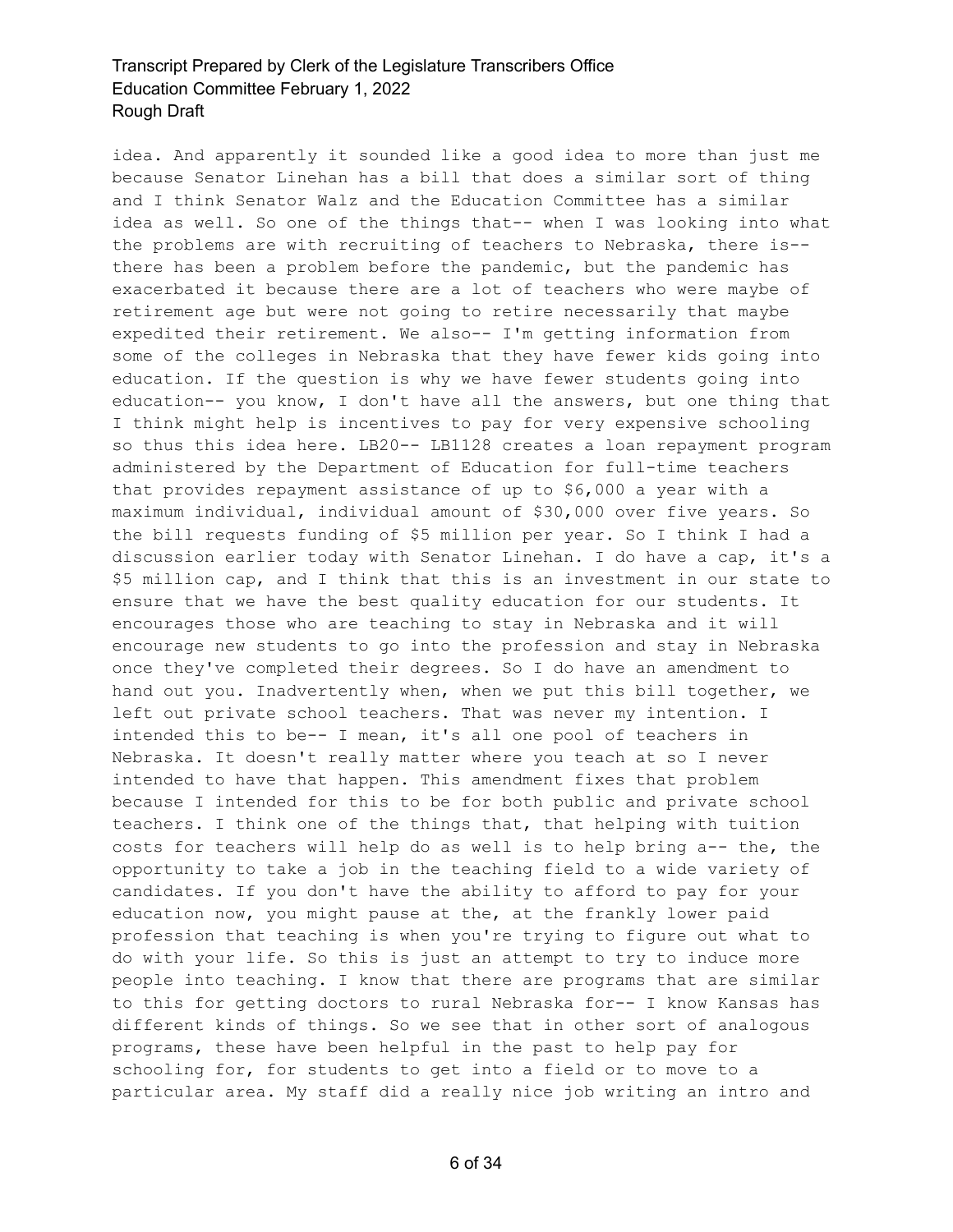then I just used none of it. So if there are any questions, I'm happy to answer the. I'm sure I've missed something, so. But I'm happy to answer any questions.

**WALZ:** Senator Sanders.

**SANDERS:** Thank you, Senator Walz. Senator DeBoer, thank you for bringing this bill forward. Is there a cap per student loan? Because some student loans are a lot more than others, so are they capped per--

**DeBOER:** Yes. So the way that this is envisioned-- and I'm sure that there will be a lot of communication between the various introducers of similar iterations of this bill as to what's going to be the correct way to go forward. But the way I've designed this is it's \$5,000-- or \$6,000 a year with a maximum of \$30,000 per individual. So it will be over-- you could take it over five years to get to that \$30,000, but the most you could get would be \$5,000 per year-- \$6,000 per year. But I also understand that, you know, maybe that's the wrong number. Happy to talk about that. The other thing is mine is five years, I think Senator Linehan is currently five years. I can't remember what the Education Committee's is for the number of years, but we can also look at is that the right number of years? One of the things I asked Senator Kolterman today was what is the, the number of years it takes to vest in retirement in Nebraska if a teacher and that's five years. So that's something that I would be interested in thinking about is do we want to sort of have all of our program, all- this program line up with, you know-- I think there would be ways to talk about what the correct number of years is that would also be affected by other things that teachers are or are not getting in that same time frame.

**SANDERS:** Thank you.

**DeBOER:** Um-hum.

**WALZ:** Other questions from the committee? You talked a little bit about there might be some discussion on the amount.

**DeBOER:** Um-hum.

**WALZ:** Do you want to-- can you expand on that a little bit or--

**DeBOER:** Well, I mean, I think it would be in part largely up to this committee to decide what amount they think is going to be enough of a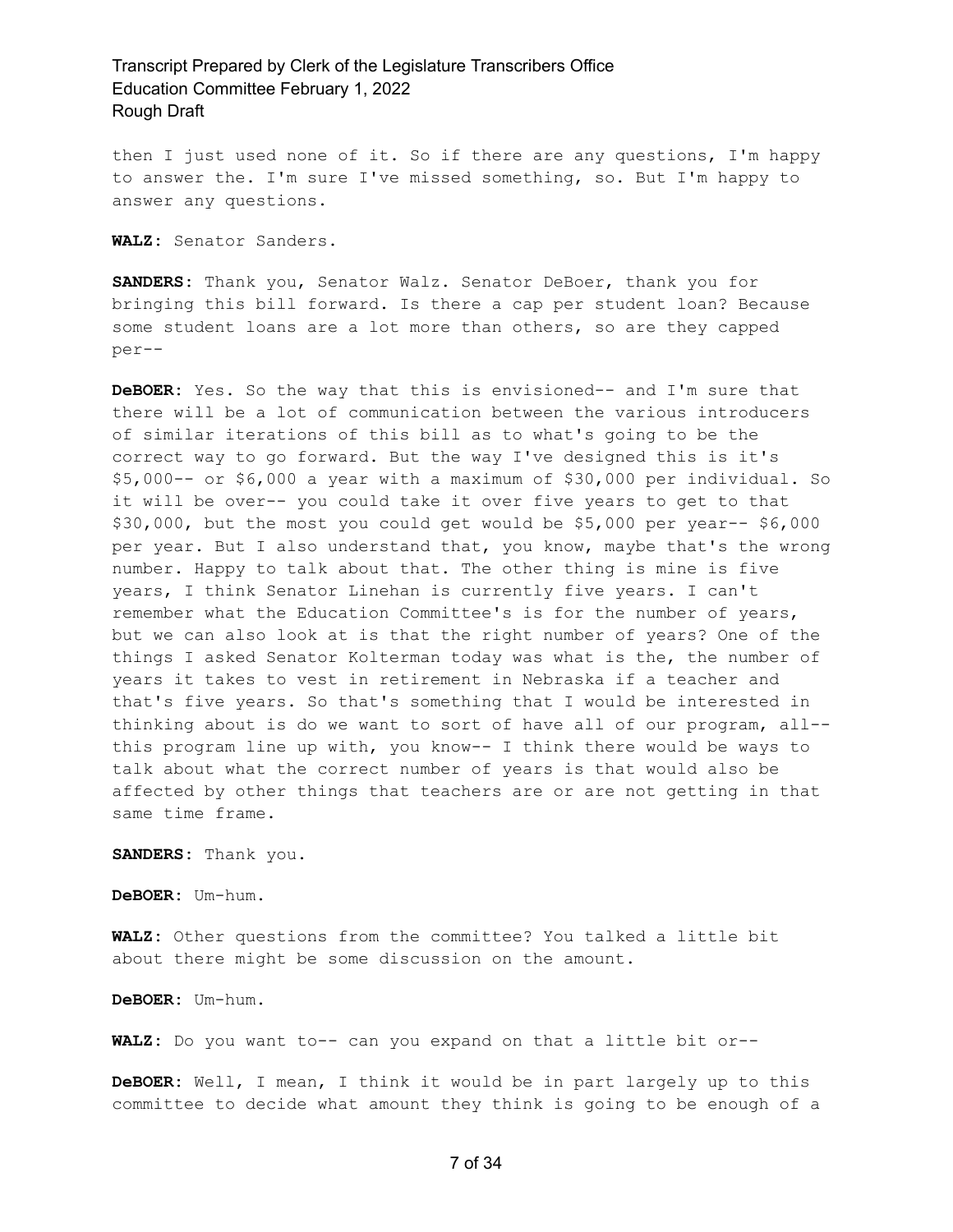inducement to help teachers to stay in Nebraska. My amount might be too small, it might be too big. I don't know. So I'm happy-- you know, I chose this amount because if you look at the cost of education today, it's pretty astronomical. And, you know, teachers, student teachers-- I'm sorry, students of education, you know, spend quite a lot of money on their, their education. That's why I pick the amount I did. I'm not married to it. I want to do the right thing. I'm happy to work with you on what you think as a committee is the correct number.

**WALZ:** All right. Thank you, Senator DeBoer. Any other questions? I see none. Thank you. Proponents.

**JACK MOLES:** Good afternoon, Senator Walz, members of the Education Committee. My name is Jack Moles. That's J-a-c-k M-o-l-e-s. I'm the executive director of Nebraska Rural Community Schools Association, also known as NRCSA. On behalf of NRCSA, I wish to testify in support of LB1128, especially with the amendment that Senator DeBoer talked about. We do appreciate her attempts to help young teachers. We are experiencing a teacher shortage issue in Nebraska and from my angle, I think that's especially true in our rural schools. I constantly hear from districts about not being able to fill positions with qualified candidates or that they're also having a shortage of candidates in what have been traditionally somewhat easier to fill positions. NRCSA, along with other groups in the state, is looking at ways in which we can help districts fill their needs and part of that process is looking at making it easier and more attractive for prospective teachers to stay in Nebraska. Helping young teachers pay off their college debt is very much a part of that discussion and we see this as a great investment in not only our teachers, but also in education in our state. And in closing, I'd encourage you to move LB1128 out of committee or taken into consideration with the other bills, especially Senator Linehan's bill, together to move one of those out of committee.

**WALZ:** All right, thanks, Jack. Questions from the committee? I see none. Thank you so much.

**JACK MOLES:** Yeah, my student debt was a little bit less. My first year of college, credit hour was \$12.50.

**WALZ:** Good afternoon.

**KYLE McGOWAN:** Good afternoon and I would just note that Jack Moles also wrote his thesis on a stone tablet. Good afternoon, Chairperson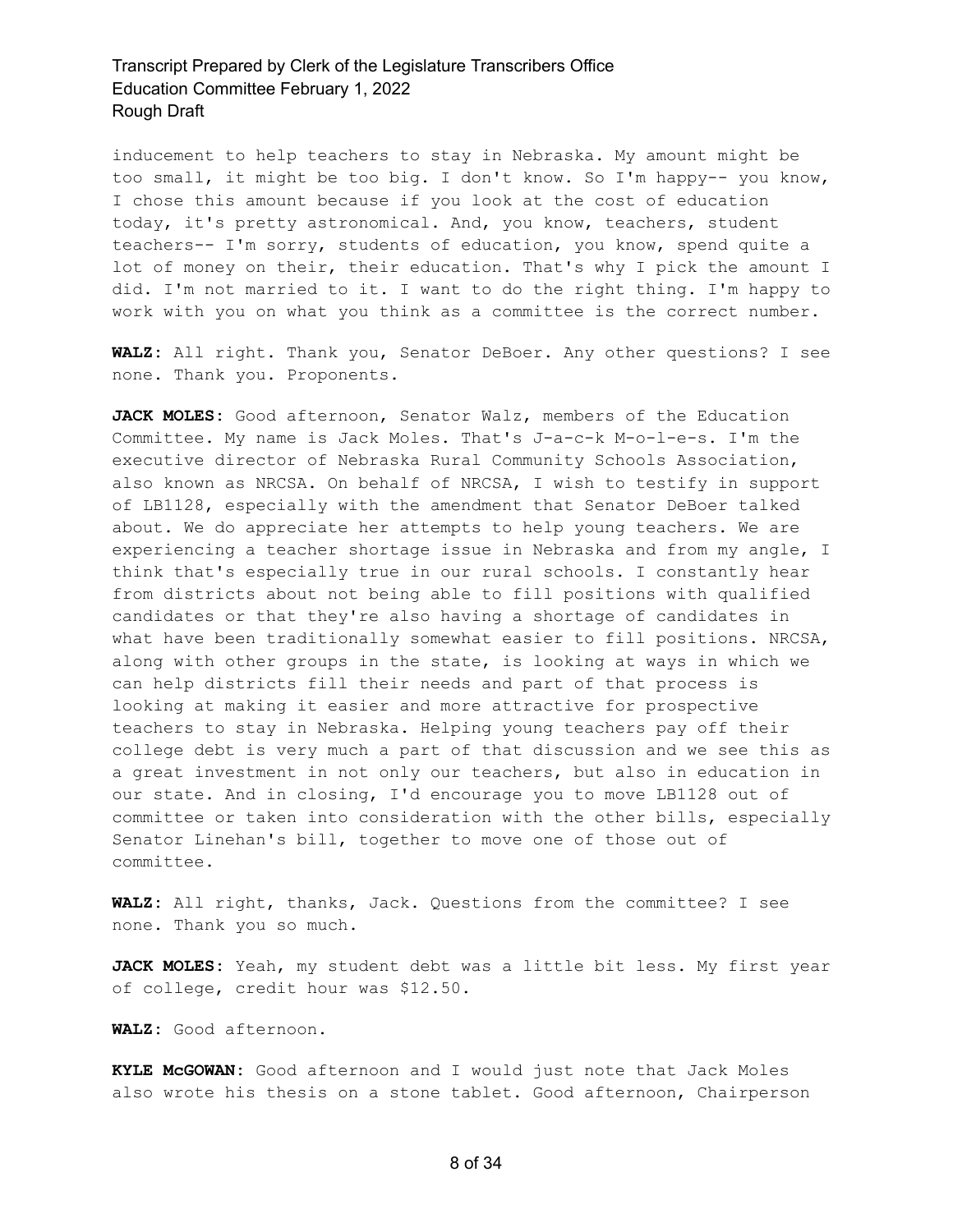Walz and members of the Education Committee. My name is Kyle McGowan, K-y-l-e M-c-G-o-w-a-n. Today I'm representing the Nebraska Council of School Administrators, the Nebraska State Education Association, who they're passing around a letter from NSEA, and the Nebraska Association of School Boards. The shortage of educators in Nebraska is at a critical stage right now. It is, if not, the number one thing, always within the top two in terms of concerns with schools as far as meeting the needs of childrens. Efforts to encourage people to enter the profession are more important than ever. We'd like to thank Senator DeBoer for her introduction of LB1128. We think the bill targets a very important issue and is written to be administered efficiently. We definitely like the amendment that Senator DeBoer just spoke about. Mr. Moles also mentioned Senator Linehan's LB945, which we'll support and talk about a little bit later. Pieces-- and there are some similarities and differences and I'll just talk on LB1128, but a recipient must be certified and have a current contract, must have completed a teacher education program in approved college or university. LB1128 has a maximum loan forgiveness of \$6,000 per calendar year and can accrue up to \$30,000 and priority is given to applicants with greater financial need. LB1128 also requires recipients to be a resident of Nebraska and, and of course, that's who we're targeting. So thank you again, Senator DeBoer, and thank you, members of the Education Committee and I'd be happy to answer any questions.

**WALZ:** Questions from the committee? I just have a quick question. As I'm sitting here listening, it's one thing for us to create repayment opportunities, but really it's another thing to get students excited about the opportunity to teach. So I'm just curious, do you have any ideas on how the information, if this is passed, how the information can be disseminated to students to make sure that they have heard about it and--

**KYLE McGOWAN:** Yeah, when it comes to getting back \$6,000 a year, I think that information will be disseminated, you know, pretty quickly. I-- you know, there are a number of reasons and, and in these past two years with COVID have been, you know, really unique in terms of people retiring. But with prospective teachers, educators, college is getting more and more expensive and you're really entering a field that's not paying-- not starting out paying a lot of money, that's for sure. And so the competition for other professions just are looking more attractive, especially when you are entering into maybe not all of the same rewards or the rewards are-- seem a little bit more difficult to appreciate as a teacher. So, you know, hopefully when we get past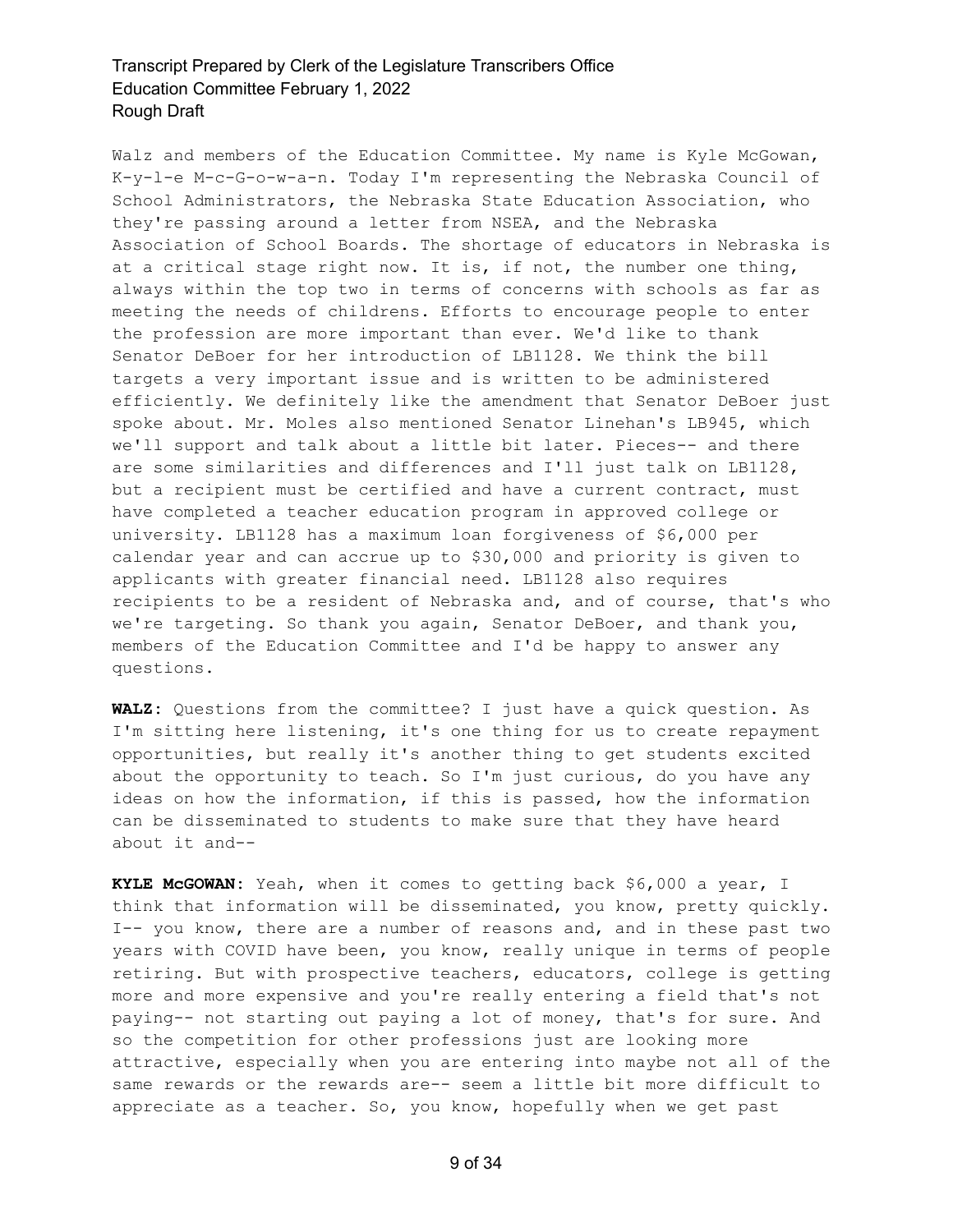this, you know, current environment that we're in, there will be some more normality and there will just be people wanting to stay longer and enter the profession.

**WALZ:** Thank you. Any other questions? I see none. Thank you so much.

**KYLE McGOWAN:** Thanks.

**WALZ:** Next proponent.

**BRIAN HALSTEAD:** Good afternoon, Senator Walz, members of the Education Committee. For the record, my name is Brian Halstead, B-r-i-a-n H-a-l-s-t-e-a-d. I represent the Department of Education. We're here as a proponent on LB1128 and we'll be a proponent on LB945. The department wishes to acknowledge and supports the legislative efforts to address the educator workforce shortage that we're facing today and we're here to work with you on any type of program that will incent people to become teachers in Nebraska. Yesterday, we were a proponent on LB1218, which is a loan forgiveness program. The bills today are about remitting debt owed by students who actually want to teach in Nebraska. So I'll stop there. I'll take any questions you might have.

**WALZ:** Thank you. Questions from the committee? I don't see any. Thanks.

**RACHEL GIBSON:** Hello, everyone. Good afternoon. My name is Rachel Gibson, R-a-c-h-e-l G-i-b-s-o-n, and I am the director of education policy with the League of Women Voters of Nebraska. We are a nonpartisan organization that encourages active and informed participation in government and we also do research and some advocacy work on different policies being proposed. Thank you to Chair Walz and to the Committee for taking the time and thank you very much to Senator DeBoer and Senator Linehan for introducing bills that are related to this topic. We strongly, strongly support this, this bill and as I said, whatever iteration of it comes out of-- potentially out of committee. I would like to also thank the person who helped me write this letter and do a lot of the research. It's one of our committee members, Sarah Smolen, who actually is an educator. So she couldn't be here today. She's teaching. So we support this for, for several reasons. The league has a pretty strong stance about teacher pay being competitive with other states, being reflective of respecting the profession, and encouraging teachers to remain in the classroom. And previously, that's been in relation to taking on administrative roles because of a financial need, but right now, that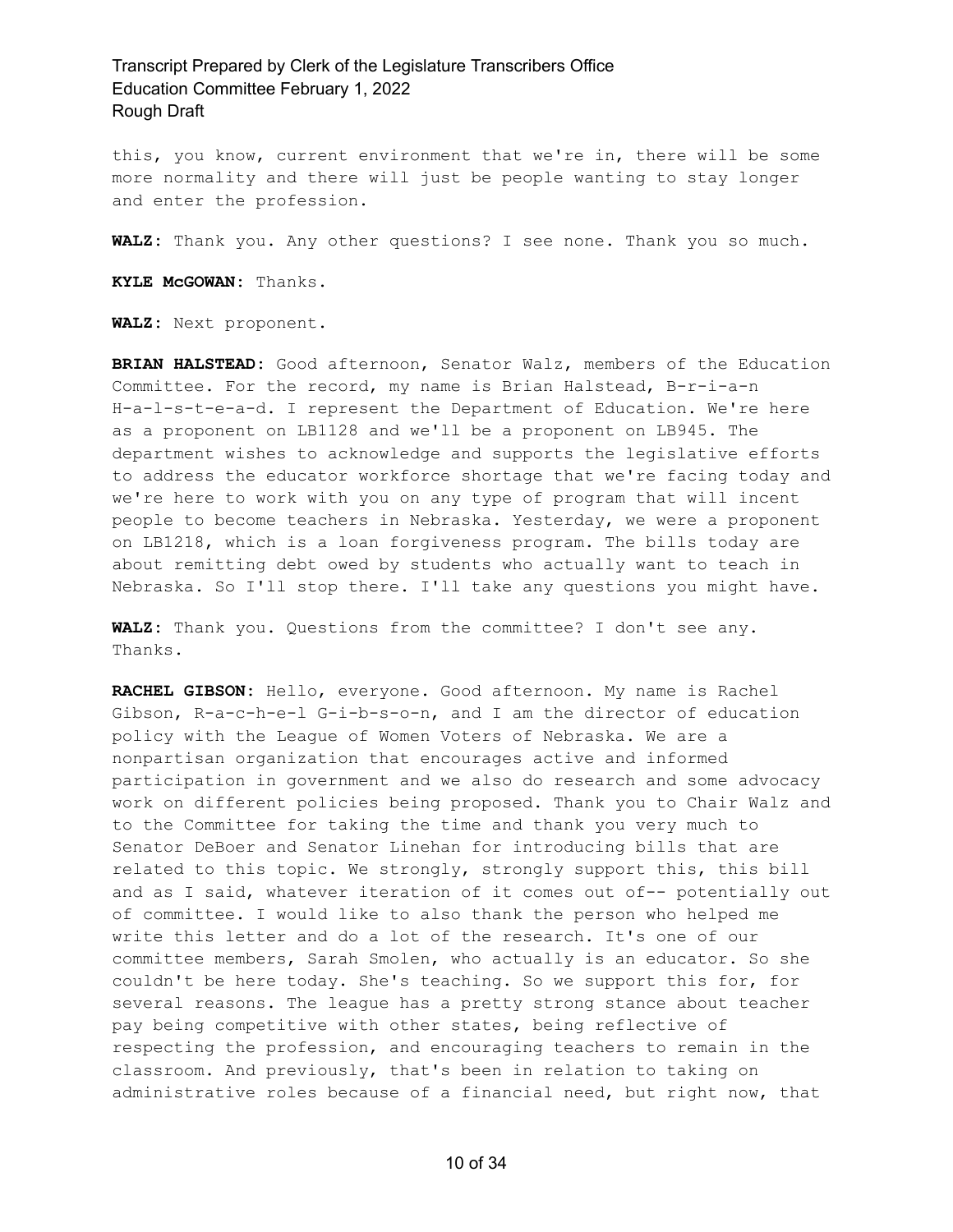really relates to what we're talking about with loan repayment. We have some really interesting data that we found from the National Educators Association. Nearly half of all educators took out loans to pay for their education and about half still owe an average of \$58,000. Fifteen percent of them owe over \$100,000. This is not specific to just one demographic or age group. You know, we talk a lot about young educators, but there are educators over 61 who still have debt and one-third of those owe over \$45,000. Black educators carry significantly more debt and one in five black educators carry over \$100,000. So there's very real personal and economic impacts related to this. Four in ten teachers say that these burdens have impacted their emotional, mental, and physical well-being not surprisingly. Young educators have said that it's impacted their ability to buy a house, return to school, or start a family and this was specifically related to their-- the question was about their loan payments. What was kind of shocking to us was that 61-- individuals who were above 61 actually said it was a significant hindrance in saving for retirement. So we feel this is a very important bill to be looking at. There's some additional information there about other sorts of things that people are foregoing as educators because of their student loans. The one that stuck out the most to me was buying food. Our teachers-- 25 percent of our teachers have a hard time buying food and skipping medical appointments; 40 percent of our teachers with loans struggling with that are, are missing those. In true teacher fashion, putting others before yourself, I suppose, but we don't want them to do that. So this is why we, we strongly support this. We have looked at both bills and kind of identified the things that we are the most focused on: one, Nebraska residents, we like that piece that it's a Nebraska resident; preschool through 12 educator. We also are very glad to see the amendment that we're including private schools. We think that's very important, teachers who teach there. And preschool, primary, and secondary-- I think we have a slight difference of opinion than some folks about the certified position or requiring a degree in education. And this is where it was kind of asking our team member. In a school, are there people who are giving direct care who don't fit that classification? And there, there are some so we'd like to see how we can write that, that is inclusive of folks who, who have this debt. And then postsecondary loan, again, not-- it's an educational loan, but not tied to a specific major or degree program. We'd hate for people to miss out on that with nuances. I will be back to talk on, on LB945, but one last thing I wanted to point to was Senator Walz, you had asked about getting folks excited and I think that-- my background is career counseling at the university level. And so I think there's a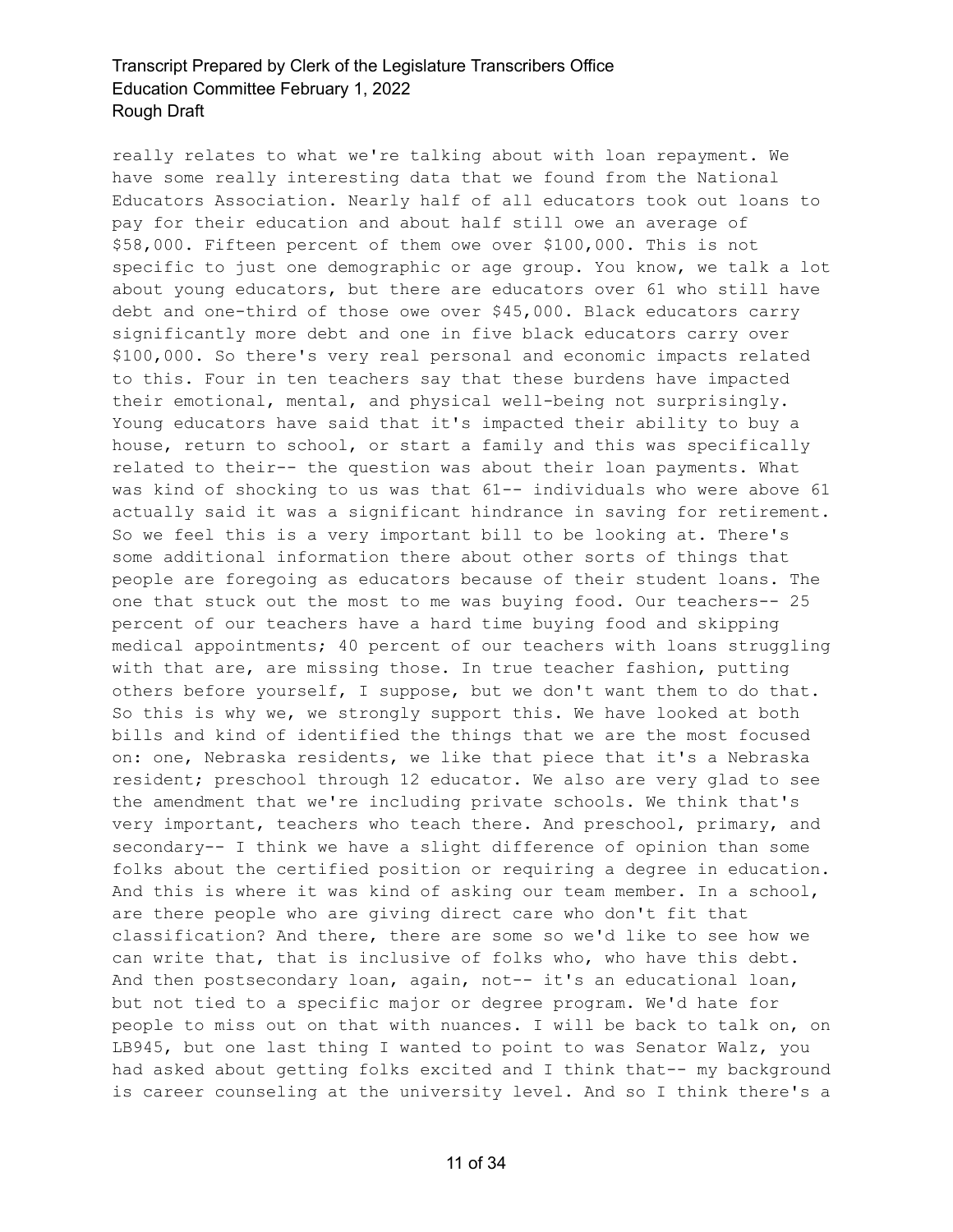lot of potential to work with our, our wonderful higher ed institutions here to work with their career centers so this first-year students are, are taking that into consideration because that is something they ask a lot of questions about. Again, I'll be back on LB945. Apparently I have a lot on this one. I've never gotten the yellow light before. I am happy--

**WALZ:** Congratulations.

**RACHEL GIBSON:** --to answer any questions.

**WALZ:** Questions from the committee? I don't see any. Thank you so much.

**RACHEL GIBSON:** I'll see you again in a little bit.

**WALZ:** All right. Next proponent.

**SARA SKRETTA:** Good afternoon, Chairman Walz and distinguished members of the Education Committee. My name is Dr. Sara Skretta, S-a-r-a S-k-r-e-t-t-a. I'm the educator certification officer at the University of Nebraska-Lincoln, but I'm appearing today on behalf of the Nebraska Association of Colleges for Teacher Education. We're going to call it NACTE. As past president of NACTE, I'm here to provide proponent testimony for LB1128 and want to thank Senator DeBoer for her leadership and work on this critical issue. I promise this is the first and only time you're going to hear this today, but the Nebraska Association of Colleges for Teacher Education serves as a state association for the national group, the American Association for College-- of Colleges for Teacher Education. NACTE is an organization of all Nebraska teacher education institutions that have been approved by the Nebraska State Board of Education. Our members include Bellevue University, Chadron State College, College of Saint Mary, Concordia University, Creighton University, Doane University, Hastings College, Midland University, Nebraska Wesleyan University, Peru State College, Union College, the University of Nebraska at Lincoln, Kearney, and Omaha, Wayne State College, and York College. NACTE provides a common means of support to assist all teacher education programs to be more effective at producing high-quality educators. We have a positive working relationship with the Nebraska Department of Education and our P-12 school partners and collaborate often for the greater good of the state's P-20 education system. Please note that NACTE will be offering proponent testimony for each of the bills before the Education Committee today. We are proponents of each bill because we believe in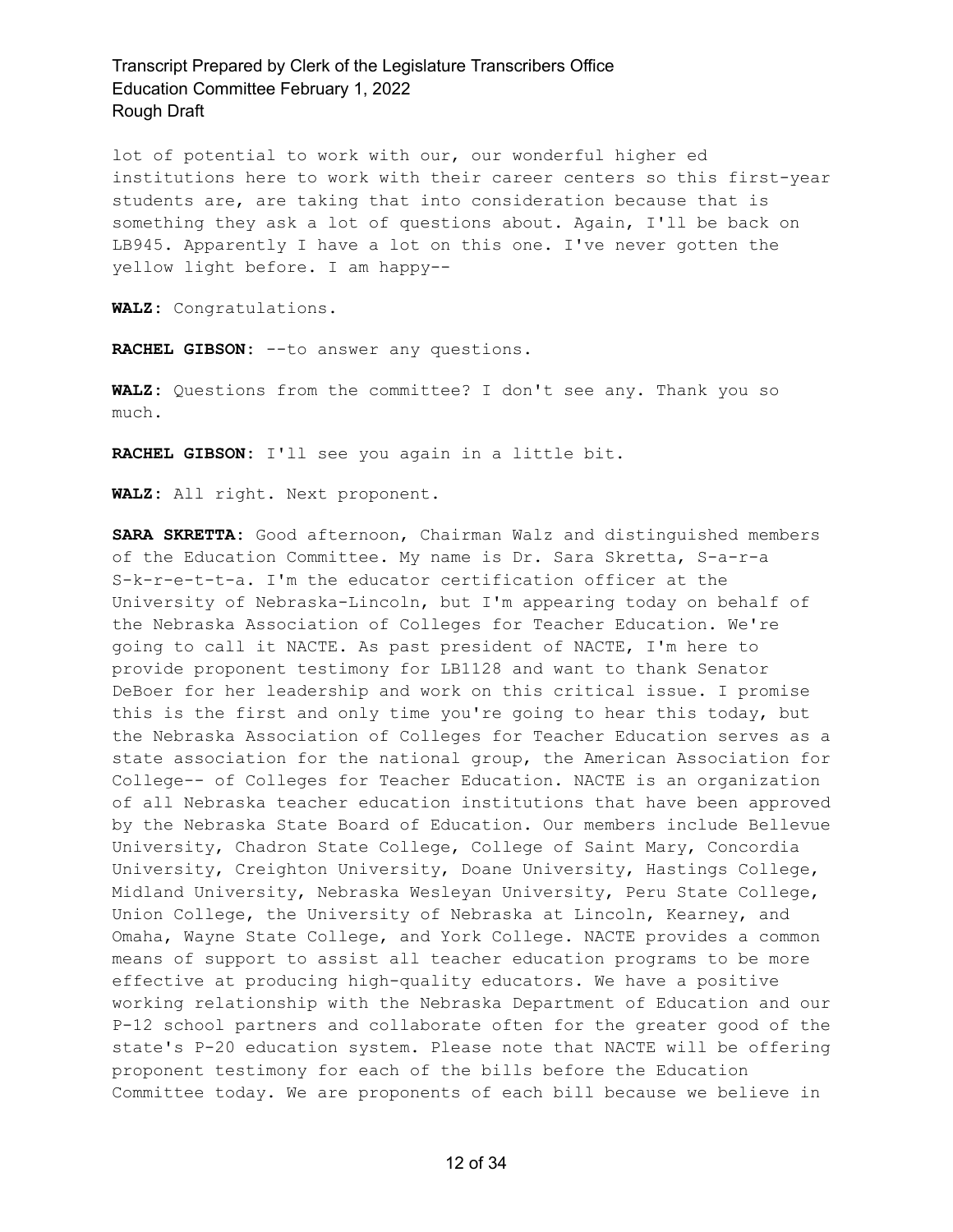the education profession and that the educator shortage is an urgent workforce development issue that is significantly impacting Nebraska schools. Adopting an educator loan forgiveness program would provide incentives for going into and remaining in the field, which would assist in strengthening the educator preparation pipeline and serve as one key to tackling the educator shortage in the state. We echo some of the earlier research from the Nebraska Education Association that was shared with you earlier. That's also in our testimony and there are several facets of LB1128 that we support, including the higher financial amount our students would enjoy. The more money you want to give our students, the better. So we appreciate that and actually any amount and any of the bills is, is going to be tremendously appreciated. This will help our students coming into the profession know that they have a pathway out of that financial burden. And we also like how LB1128's language clearly defines what full-time teaching means. We appreciate the longevity of the funding mechanism mentioned, as well as the amendment that was presented today to include all teachers. Repayment options can be used as a workforce development recruitment strategy to attract people to the education profession. And for many individuals considering postsecondary education, financial assistance is a primary motivator in selecting a program or an institution. LB1128 recognizes the need for financial assistance as a support and incentive to address the educator workforce shortage in our state. Once again, we'd like to thank Senator DeBoer for her dedicated leadership and for introducing LB1128. On that note, if you have any questions, I'd be happy to answer them.

**WALZ:** Thank you. Questions from the committee?

**DAY:** Thank you, Chairwoman Walz, and thank you, Dr. Skretta, for being here today. And before I ask my question, I did want to mention that both of the Skrettas that come in and testify always say distinguished members of the Education Committee, which is maybe my favorite phrase. It makes me feel very fancy. So I just wanted to thank both-- both of you say it. I love it. I know that part of the issue with the, with the workforce shortage in education is related to less students going into education as a major. Do you have any, any statistics or percentages or numbers on that in terms of the last several years of how that's decreased?

**SARA SKRETTA:** Yes, there's a national-- I guess you'd call it a cliff-- an enrollment cliff at higher ed where a 35 to 45 percent decrease in enrollment in educator preparation programs will be seen.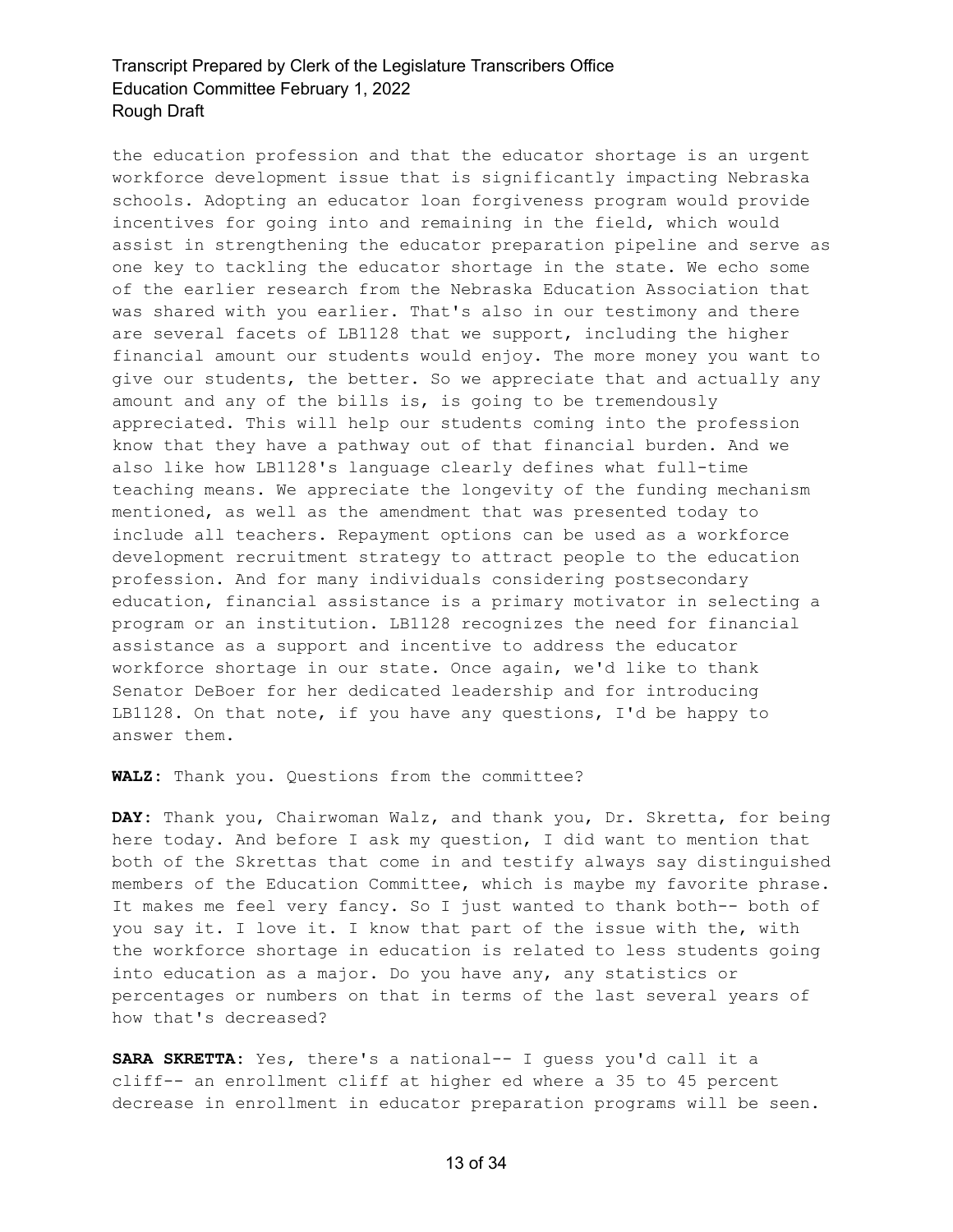And that's going, that's going to vary, of course, between institutions, but-- and it's a real problem now. To piggyback on that to going to an earlier question, we have to talk to students before they get to institutions of higher ed about loan programs, about financial pathways to higher ed. So I would piggyback on what was already said with the statement that we need to talk to our students in high school and in junior high about being a teacher and about the financial assistance that would go along with it because for some of them, that will cement their choice very early on.

**DAY:** OK, thank you. And you-- sorry, can I just ask one more--

**WALZ:** Um-hum. Absolutely.

DAY: You said 35 to 40 percent decrease.

**SARA SKRETTA:** Um-hum and that's a--

**DAY:** Is that in the coming years or is that--

**SARA SKRETTA:** That's a national, that's a national statistic and I would have to go back and find out because I'm not going to-- I'm going to toss a year out and it's not going to be the right one, but in the next five--

**DAY:** OK.

**SARA SKRETTA:** --to seven years, we're going to experience that.

**DAY:** OK. OK, thank you.

**SARA SKRETTA:** Um-hum.

**WALZ:** Any other questions? I see none. Thanks so much. Next proponent.

**CARRI COLLINS:** Good afternoon.

**WALZ:** Good afternoon.

**CARRI COLLINS:** Good afternoon, Chair Walz and members of the Education Committee. My name is Carri Collins, spelled C-a-r-r-i C-o-l-l-i-n-s, and I am the elementary principal supervisor at the Omaha Public Schools. On behalf of our board of education and Omaha Public Schools, I'm here to testify in support of LB945, LB1128, and LB1169 to provide student loan forgiveness to teachers in Nebraska. I am sure this committee is well aware of the current crisis facing the education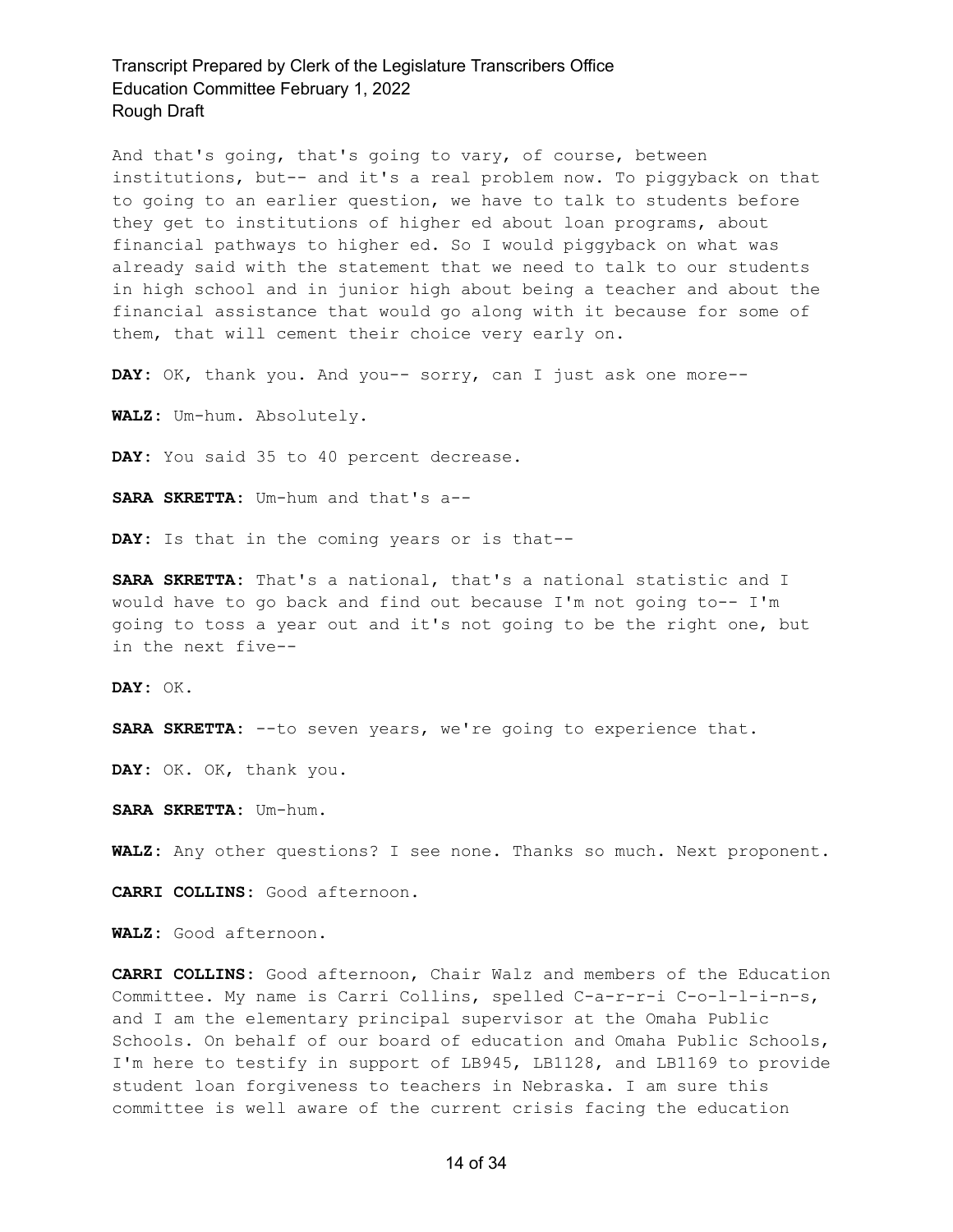community. The COVID-19 pandemic has impacted employers all across the country and schools are no different. We feel the pinch as our employees from paras to teachers ask themselves whether to continue in their chosen professions. Even prior to the pandemic, school districts realized they were facing a diminishing workforce, pool of certified teachers. I have been a teacher for eight years and a principal administrator for 12 years. During all that time, I have never seen the level of teacher and staff shortages that schools are now facing. Schools across the state have been struggling for several years now to fill openings for full-time and substitute teachers. This is not an urban or rural issue. The issue spans the state and our nation. All schools need more qualified teachers. We are pleased to support all three of the bills introduced today by Senators DeBoer and Linehan because we believe whichever bill passes will have a significant impact on the ability of school districts to recruit and to retain teachers within the state. LB945, LB1128, and LB1169 would all create new incentives to entering teaching. Under these bills, full-time teachers could receive between \$5,000 and \$6,000 annually in financial support to directly pay down their student loans. We would like to think Senator DeBoer and Senator Linehan for introducing these bills. They are an acknowledgment of both the teacher shortage as well as how student loans impact new graduates when entering such a vital workforce. We again support LB945, LB1128, and LB1169 and ask the committee to please consider advancing any one of these proposals to the floor. Thank you for your time and I'm happy to take any questions.

**WALZ:** Thank you so much. Questions from the committee? I don't see any. You got off lucky. Thank you so much. Next proponent. Good afternoon.

**TREVA HAUGAARD:** Hi, how are you?

**WALZ:** Good.

**TREVA HAUGAARD:** Chair Walz and is that distinguished members of the Education Committee? I wanted to get that right. Hello. My name is Treva Haugaard, T-r-e-v-a H-a-u-g-a-a-r-d. I'm the executive director of the Council of Independent Nebraska Colleges, also known as CINC. Senators, thank you for your time today and your focus on helping Nebraska citizens and those who teach-- those in the teaching profession, The CINC-- the Council of Independent Nebraska Colleges is supportive of LB1128, LB945, and LB1169 and appreciate Senator DeBoer and Senator Linehan for introducing these bills that, if passed, would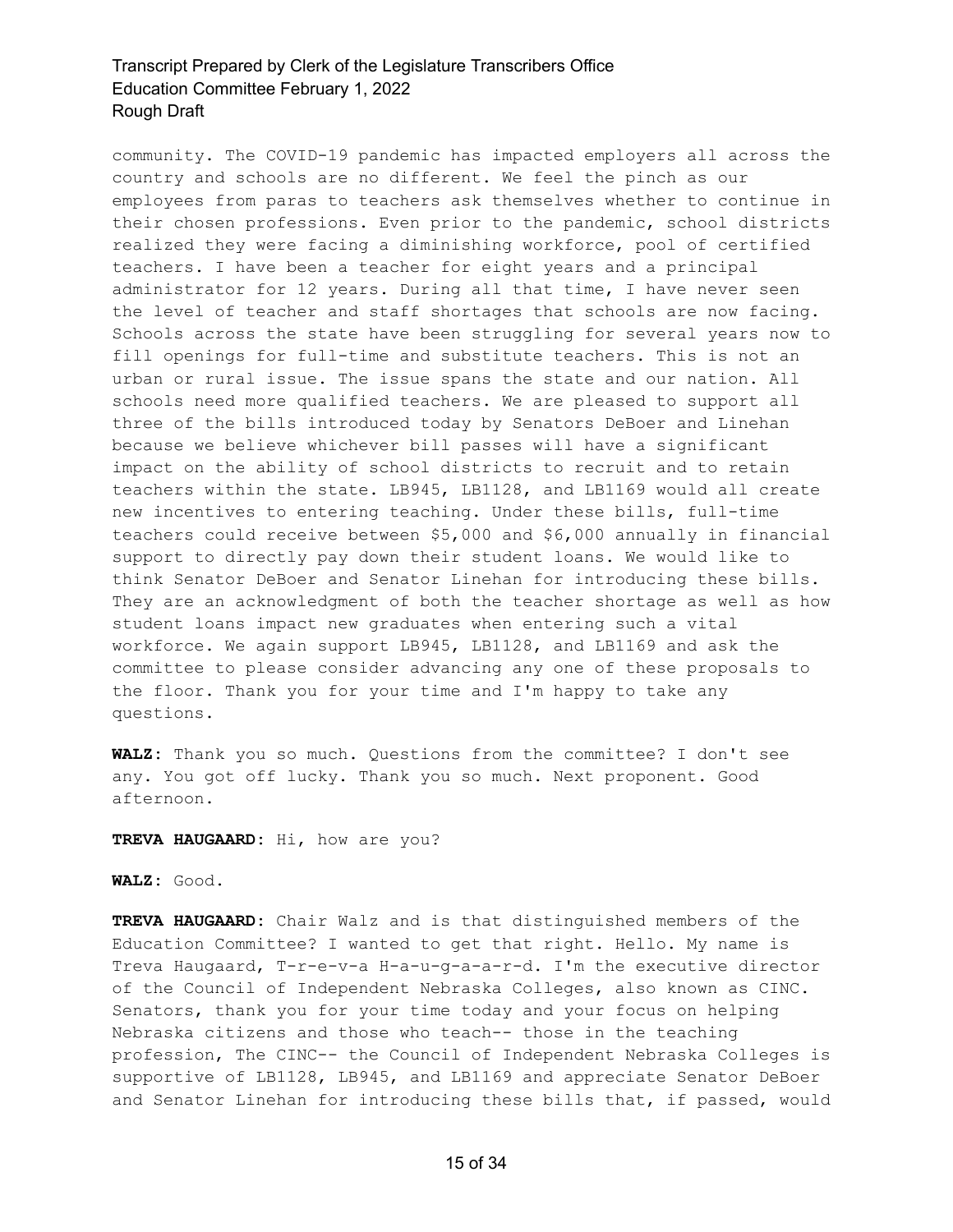create a student loan repayment program for teachers. CINC represents all 13 of Nebraska's private colleges and universities. Our campuses are located from Omaha to Hastings and encompass the state's largest metropolitan area into our rural communities. Just as Nebraska is diverse, so too are the independent campuses across Nebraska. A little background about CINC-member schools. Collectively, Nebraska independent colleges and universities educate nearly 35,000 students per year. These same higher education institutions award 30 percent of the state's bachelor's degrees, 45 percent of the business degrees, 30 percent of education degrees, and over 50 percent in health sciences. As you are aware, in the past 24 months, our K-12 teachers have had a very difficult task across Nebraska and in our country. We have lost many excellent K-12 educators due to retirements and overall general fatigue of a difficult job made even more complex by the nine-- by the COVID-19 pandemic. CINC takes pride in educating and graduating 30 percent of the education degrees in Nebraska. Upon graduation, students are ready to step into the classroom and begin helping our young Nebraskans navigate through their academic career. The graduates from our member institutions are critical to growing not just our economy, but the young minds in Nebraska that depend on them to step into the classroom each day. Thus, the need is great to create incentives to keep our graduates in Nebraska. The ability to provide incentives for recent graduates to stay in the state will create a positive impact on our K-12 classrooms and create an overall brain gain effect that is needed in Nebraska today. LB1128, LB945, and LB1169 provides an incentive for school districts and graduates. U.S. World News and Report reported in September of 2020 that loan debt has been on the rise in the last decade and we've heard more of that today and that currently-- that average loan debt slightly exceeds \$30,000. While students are eligible for a number of scholarships, not all students are eligible for free grants and loans to achieve their academic goals. These bills propose that Nebraska teachers could potentially receive payment up to \$5,000 to \$6,000 per year for a number of years. This type of loan repayment incentive will allow recent graduates to have the hope that they will not continue to be in debt for the following ten years and that they will be able to infuse more financial means into the economy sooner rather than later. LB1129, LB945, and LB1169 will help grow and retain Nebraska's educational workforce talent well into the future, as well as improvement Nebraska's economy in the long run. For these reasons, the Council of Independent Nebraska Colleges strongly support LB1128, LB945, and LB1169 and ask that you please advance the bill to provide a student loan forgiveness to teachers this year.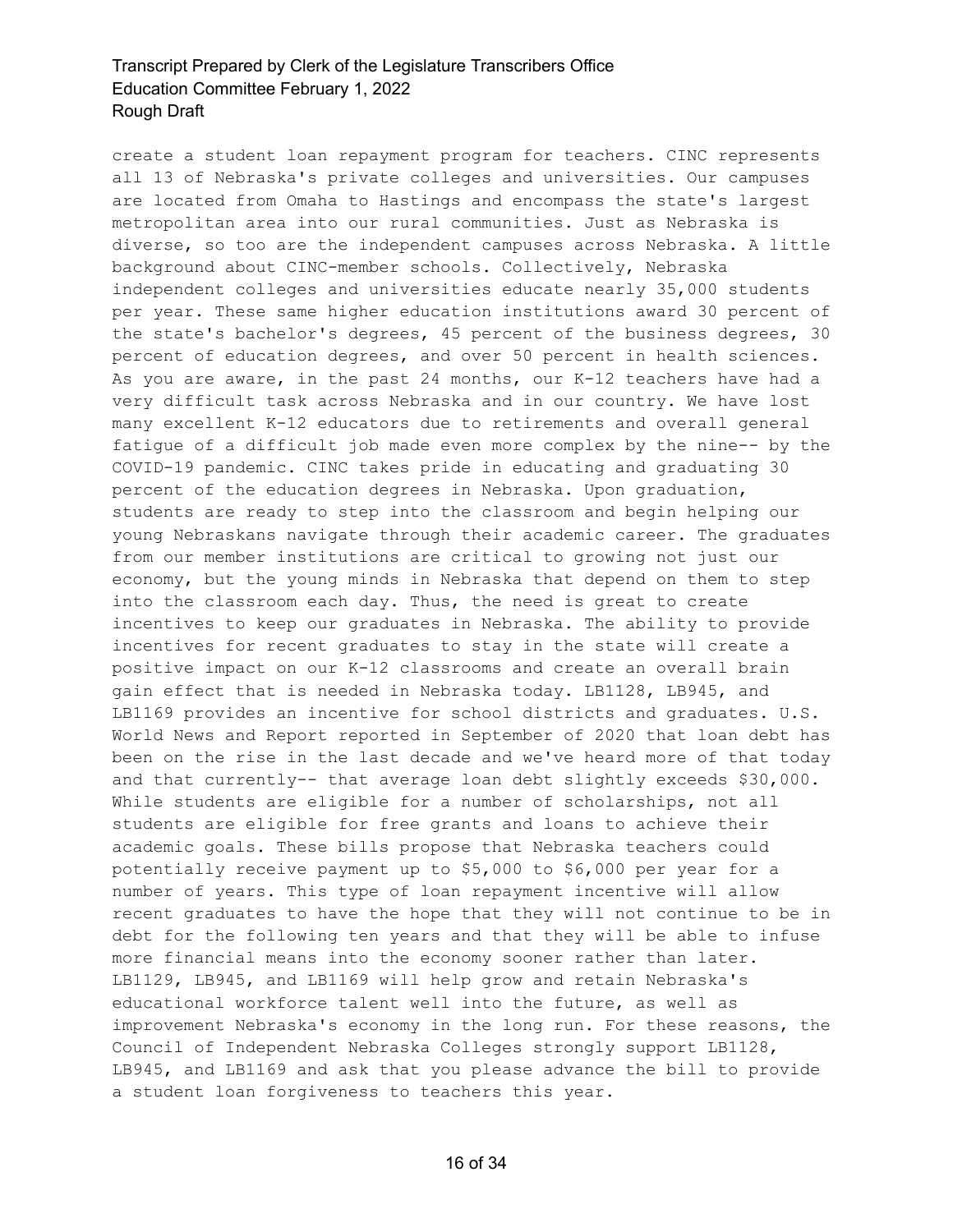**WALZ:** Thank you. Questions from the committee? Thank you so much. Next proponent.

**TIM FREY:** Good afternoon, members of the Education Committee, distinguished too. My name is Dr. Tim Frey, which is spelled T-i-m F-r-e-y. I'm the dean of the college of education at Doane University. I am a proud graduate of Nebraska Teacher Education Program and I taught middle school special education before becoming a teacher educator, which probably tells you a little bit about me. I'm here to offer testimony as a proponent of all three bills, LB1128 being the first one, on behalf of Doane University. I appreciate both Senator DeBoer and Senator Linehan's efforts to address the educator workforce shortage. Doane University holds memberships in both the Council of Independent Nebraska Colleges, or CINC who you heard from, and the Nebraska Association of Colleges of Teacher Education, or NACTE. And Doane University echoes both CINC and NACTE's appreciation of the efforts these bills make to address the teacher education workforce shortage. In particular, LB1128, LB945, and LB1169 will help grow and retain Nebraska's educational workforce talent well into the future. Doane University prepares more teachers and administrators each year than any other private institution in Nebraska. We believe the provisions in these bills would significantly, positively impact early career teachers. The loan forgiveness and remittance provisions within the bills will enable students to enter the profession with an established way to make a meaningful progress at paying off student debt incurred while completing a teacher education program, while balancing the cost of day-to-day living on a teacher's salary. At Doane-- some real-life examples-- education majors who graduated in the last three classes, '19-- 2019, 2020, and '21, from our undergraduate degree programs finished on average with an outstanding loan balance of \$18,408. That amount is well below the Nebraska state average of \$26,026 for obtaining a bachelor's degree, but it's still a significant amount of debt. Doane also prepares teachers for initial certification as graduate students. Our initial program at the advanced level that we call IPAL allows students who have a bachelor's degree to obtain teaching certification in 15 to 18 months while taking classes at night and during the summer. The outstanding average loan balance from the 2019-20 cohort of that group was \$19,877. Doane believes all three bills would help ease the financial challenges faced by early career teachers from our initial certification programs as they transition to teaching positions. The significant repayment options in these bills can also be used as an educator recruitment strategy to attract people to the education profession. Doane works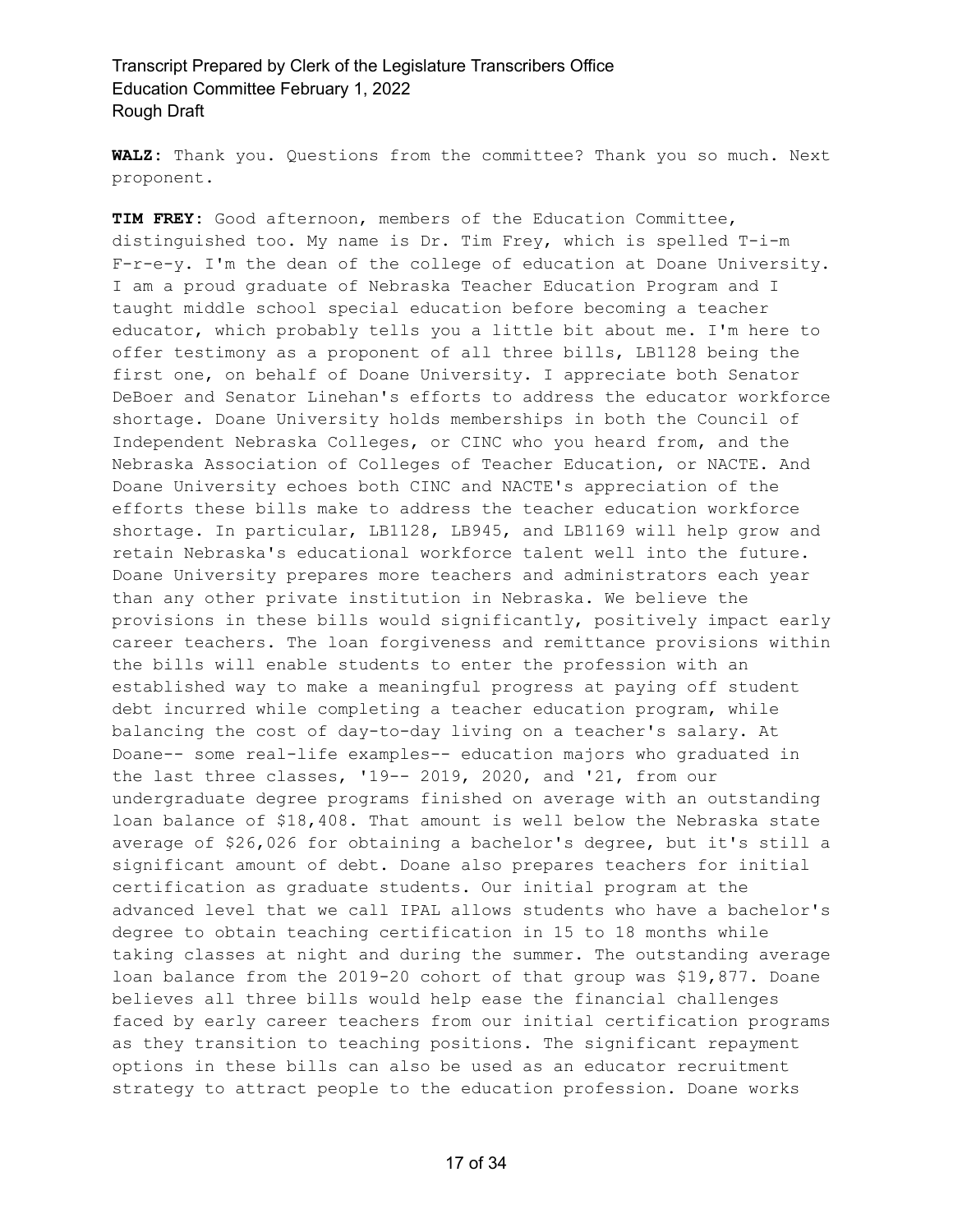collaboratively with our local K-12 partners, Educators Rising chapters to encourage high school students and adults changing careers to pursue teaching. For many individuals considering postsecondary education, financial many-- sorry-- for many individuals considering postsecondary education, financial assistance is a significant motivator in selecting a college major or career path. These bills would be potentially able to validate the choice to become a professional educator for some who need that financial assistance. And finally-- and we haven't talked much about this yet today-- Doane believes that the provisions within these bills would also help support retention of early career teachers in addition to attracting new candidates to education careers, relieving some of the financial challenges associated with the first four years of a teaching career is likely to encourage new teachers to remain in the profession. Doane University supports the steps taken by these bills and LB1128 to begin to address the educator shortage while reinforcing the value of professional educators in the teaching profession in Nebraska. I thank you for your time and consideration and will be glad to answer questions.

**WALZ:** Thank you. Questions from the committee? Thank you so much. Next proponent.

**JOHN SKRETTA:** Good afternoon, Chair Walz, senators, erudite, and articulate members of the Education Committee. I'm John Skretta. That's J-o-h-n S-k-r-e-t-t-a. I am here representing the Educational Service Unit Coordinating Council, which is the umbrella organization of Nebraska's 17 ESUs, providing support to our school districts across the state and also representing STANCE, Schools Taking Action for Nebraska Children's Education. That's a coalition of 19 mid-size public school districts across the state. Just as in yesterday's hearings, the two organizations I'm privileged to be representing before you today are conceptually supportive of each of the bills in front of the committee, which I would caution is not to imply that we understand at a nuanced level or grasp all of the mechanisms by which these bills might function or be administered should they become law. We are a proponent simply on this fundamental basis. We believe these are all signifying an important gesture of support from our Unicameral's Education Committee and the sponsoring senators. In this case, our gratitude to Senator DeBoer and we want to be sure organizationally as ESUCC and STANCE, both that we affirm that in order to address the very real pain point of teacher shortage in Nebraska. Of the bills before the committee today, we want to note that LB1128 provides the most robust commitment of resources for the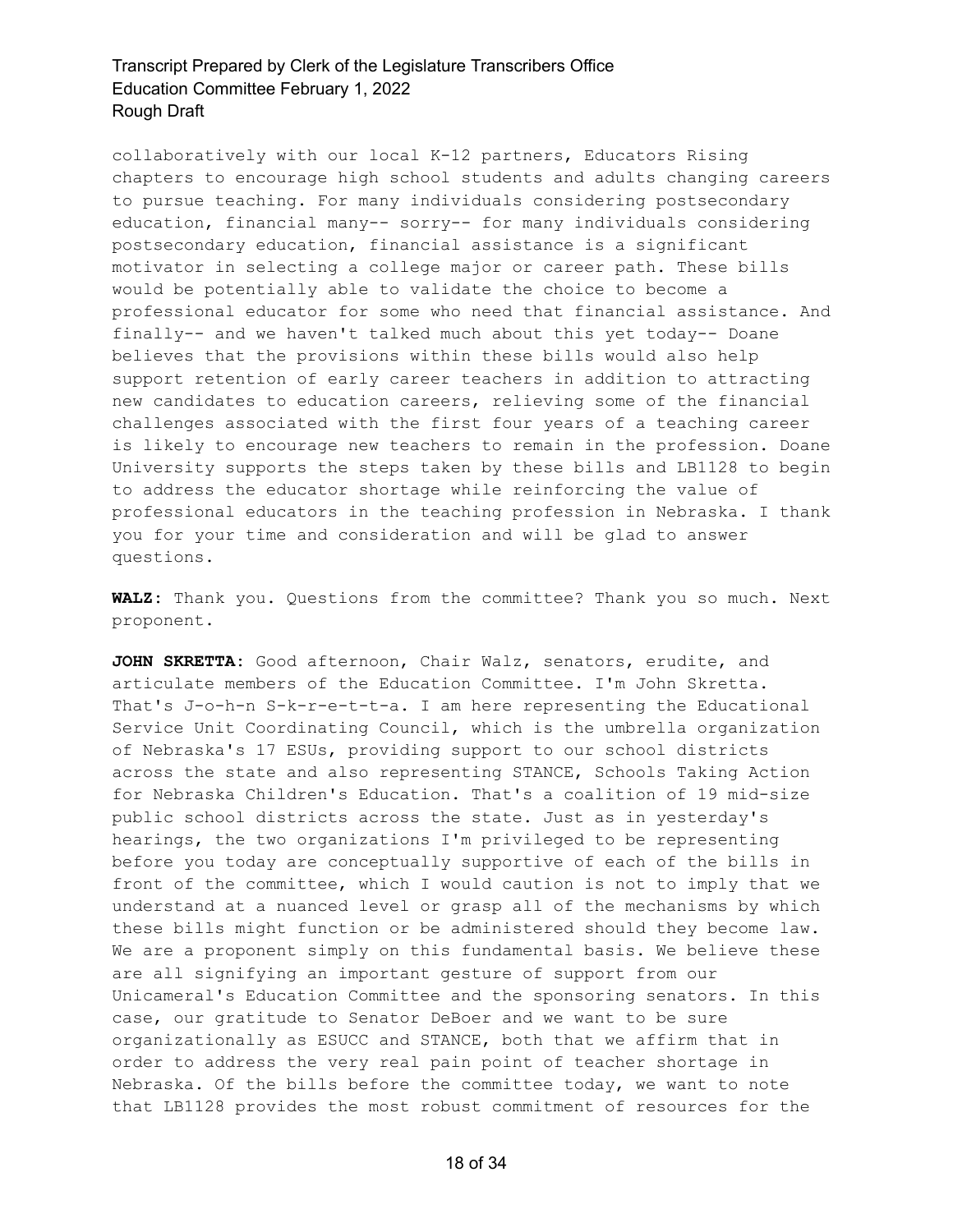loan forgiveness programs under consideration at \$30K over five years. Senator DeBoer alluded to that and how she arrived at that number, given the very expensive costs of an undergraduate education. We also note that of the bills before the committee today, LB1128 appears to provide the strongest intent language regarding an intent to fund for future years going forward at \$5 million annually. Now that said, we also wanted to offer just upfront here some general comments to add for your consideration and later deliberation on each bill. I want to point out that there's a couple Nebraska Department of Education-administered educator loan forgiveness programs that are under the Excellence in Teaching Act, including AETP and EETP, both of which have demonstrated some measurable success in terms of utilization. I believe the status of the Attracting Excellence to Teaching Program at the end of 2020, its 15th year in existence, was \$5.25 million had been awarded to just over 1,350 eligible students. So there's, there's good news about some precedent that's already in place. One of the things to contemplate is how maybe existing student loan assistance programs haven't succeeded at the robust level that we'd all like to see in education and that clearly folks are interested in from a policymaking standpoint. And one of the things we really like about the bills in front of the committee today are that they each simply state they are focused on educators and identify a wide group of eligible Nebraska educators, very inclusive attempt to serve and support everyone going into the profession. We think that's very important because historically one of the challenges in ed loan forgiveness programs is an unwieldy set of criteria that might be difficult to meet all of the eligibility criteria for people to take advantage of that loan forgiveness. And sometimes that the loans are forgiven only incrementally over a long period of time. As alluded to in earlier testimony, this-- we believe the money upfront over the first five years will really help with retention of early educators as well. Thank you.

**WALZ:** Thank you. Questions from the committee? I don't see any.

**JOHN SKRETTA:** Thank you.

**WALZ:** Thank you so much for coming today. Next proponent. Any opponents? Anybody who would like to speak in the neutral capacity? Senator DeBoer.

**DeBOER:** Thank you, Senator Walz. Thank you to everyone for this conversation. I think it's really great to see so much support for these kinds of programs. And of course, I'm happy to work. I know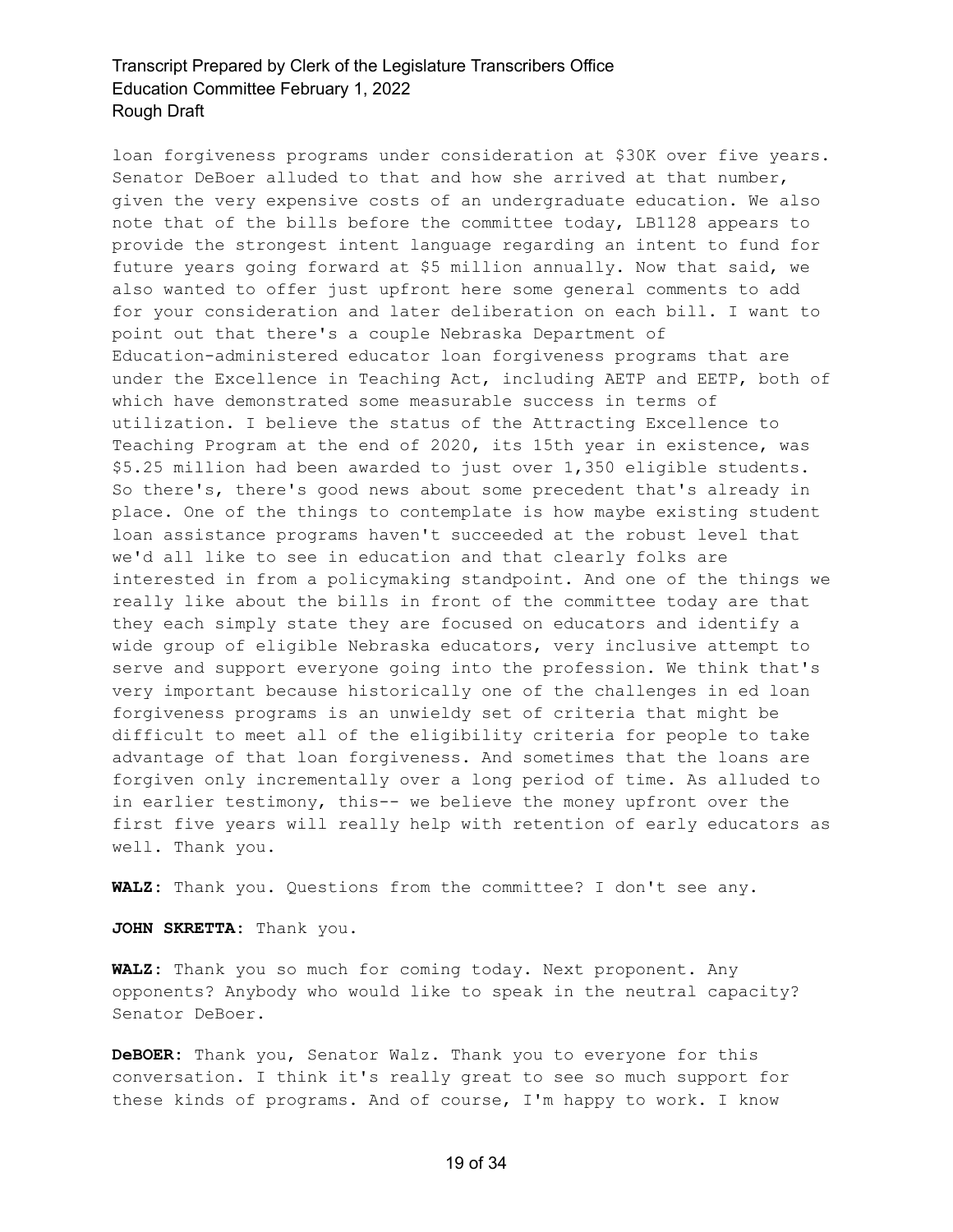you've got some, some decisions to make about exactly what the final bill looks like, so I'm happy to work with you all and give any input that I can into how we should shape the final bill.

**WALZ:** Thank you, Senator DeBoer. Any other questions? Senator Day.

**DAY:** Thank you, Chairwoman Walz, and thank you for introducing this bill. I think it's wonderful and excellent and something we desperately need. So I know that obviously this is targeted at recruiting new teachers, but would this be available to those who have been in the profession for some time or people who have been teaching already for ten years, could they access this?

**DeBOER:** So my intent was to do that, but I'm not sure--

**DAY:** OK.

**DeBOER:** --if that's what we actually ended up with, so--

**DAY:** Yeah, OK.

**DeBOER:** --the intent would be to do that or to try and think of a way to do that, at least partially, but I think that because of the-- I mean, as a retention move, right--

**DAY:** Right.

**DeBOER:** --but I think right now, you hear 30 to 40-- 35 to 40 percent or whatever fewer people coming up through the ranks.

**DAY:** Sure.

**DeBOER:** I think we got to really focus on kind of--

**DAY:** Yeah.

**DeBOER:** --turning that number around as well.

**DAY:** OK. And then I have one more question. So it also says you have to be a resident of Nebraska. Would this be accessible to teachers who are educated out of state?

**DeBOER:** Yes. We specifically wanted to make sure-- we thought about putting in, you know, educated at a Nebraska institution and then I thought, that's just--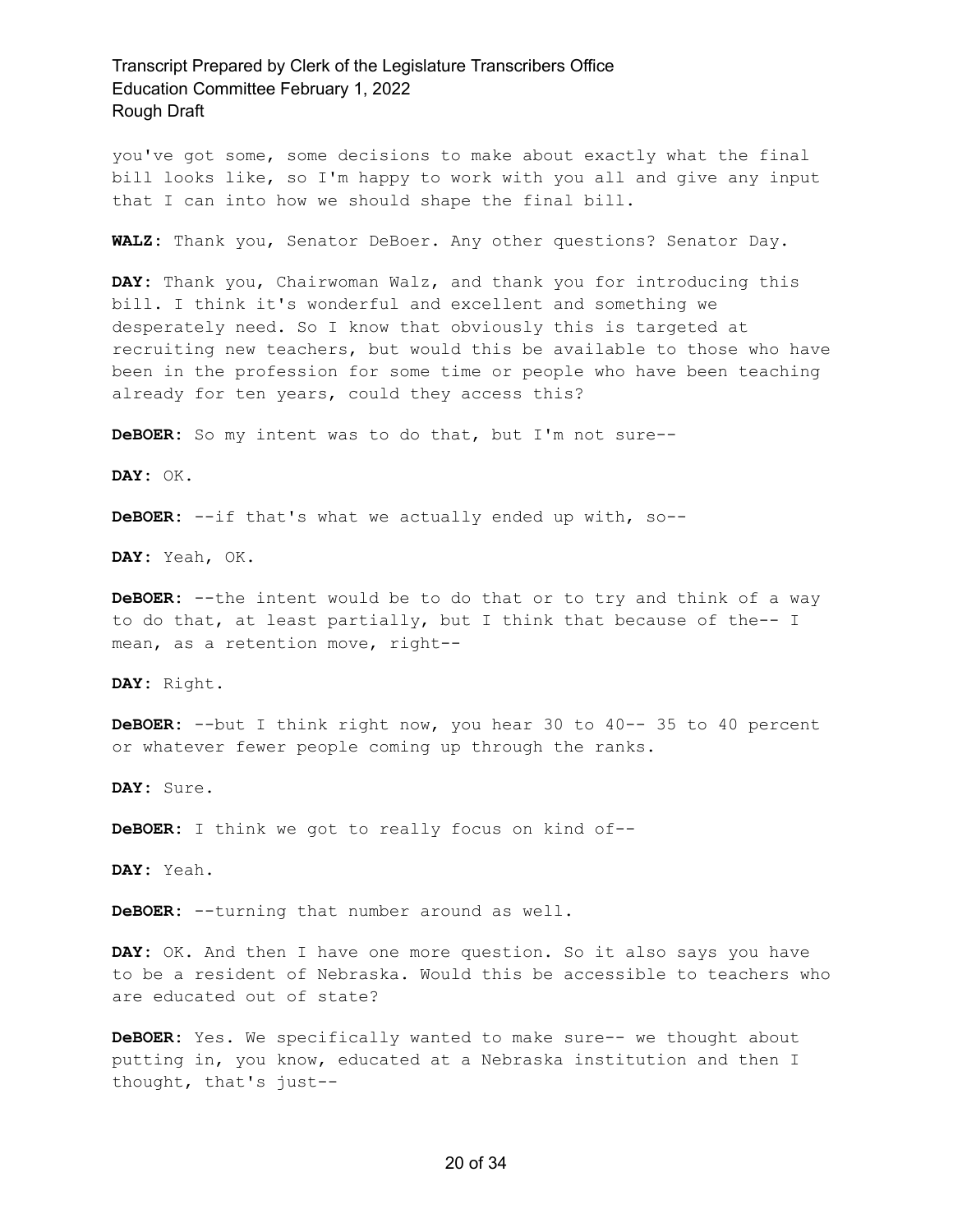**DAY:** Yeah.

**DeBOER:** --that's just too-- hamstringing it. So it really doesn't matter where you're coming from. And in fact, that's great if you're in, if you're somewhere else. We'd love to have you move here. We'd love to-- welcome. I will tell that to everyone. If you want to move here from another state to teach in our state, I think that's amazing.

**DAY:** Wonderful. Thank you.

**WALZ:** All right. Thank you, Senator DeBoer. Any other questions? I don't see any. Thank you.

**DeBOER:** All right. Thank you.

**WALZ:** We also had two proponents position comments for public hearing from Rose Godinez and Daniel Russell. And one opponent from Doug Kagan. All right, that ends our hearing on LB1128 and we will open on LB945. Senator Linehan.

**LINEHAN:** First, I'll admit that I was so excited about this idea I had two different staff members draft bills and got introduced. So I've been really focused. Good afternoon, Chairman Walz and members of the Education Committee. My name is Lou Ann Linehan, L-o-u A-n-n L-i-n-e-h-a-n. I represent the 39th Legislative District and I'm here to introduce LB945. We've all seen the news reports about teacher burnout. Whether it's due to COVID or workloads or student loans or a combination of them all, teachers are leaving the profession. And these same issues are perhaps preventing young people from considering a career in teaching. There is definitely a teacher shortage and we need to address it. I don't pretend that this bill is the whole answer, but it's a step in the right direction. The Teach in Nebraska Today Act is intended to retain our teachers here in Nebraska and hopefully attract a few new ones as well. Qualified applicants will receive \$5,000 a year towards student loan repayment. A teacher may receive up to \$25,000 total under the program, which is capped at \$5 million per year. I think that most teachers with student loans will be resettled-- thrilled to receive this type of assistance. I've looked at some, looked at some other state programs. Most are limited to new teachers. This one is not. Even Texas has a program. They don't even have an income tax. Iowa will make a down payment on a home if you sign a contract to stay for five years. There are plenty of these types of programs across the nation. I want to make this one simple and easy to understand. I do not want to place any restrictions,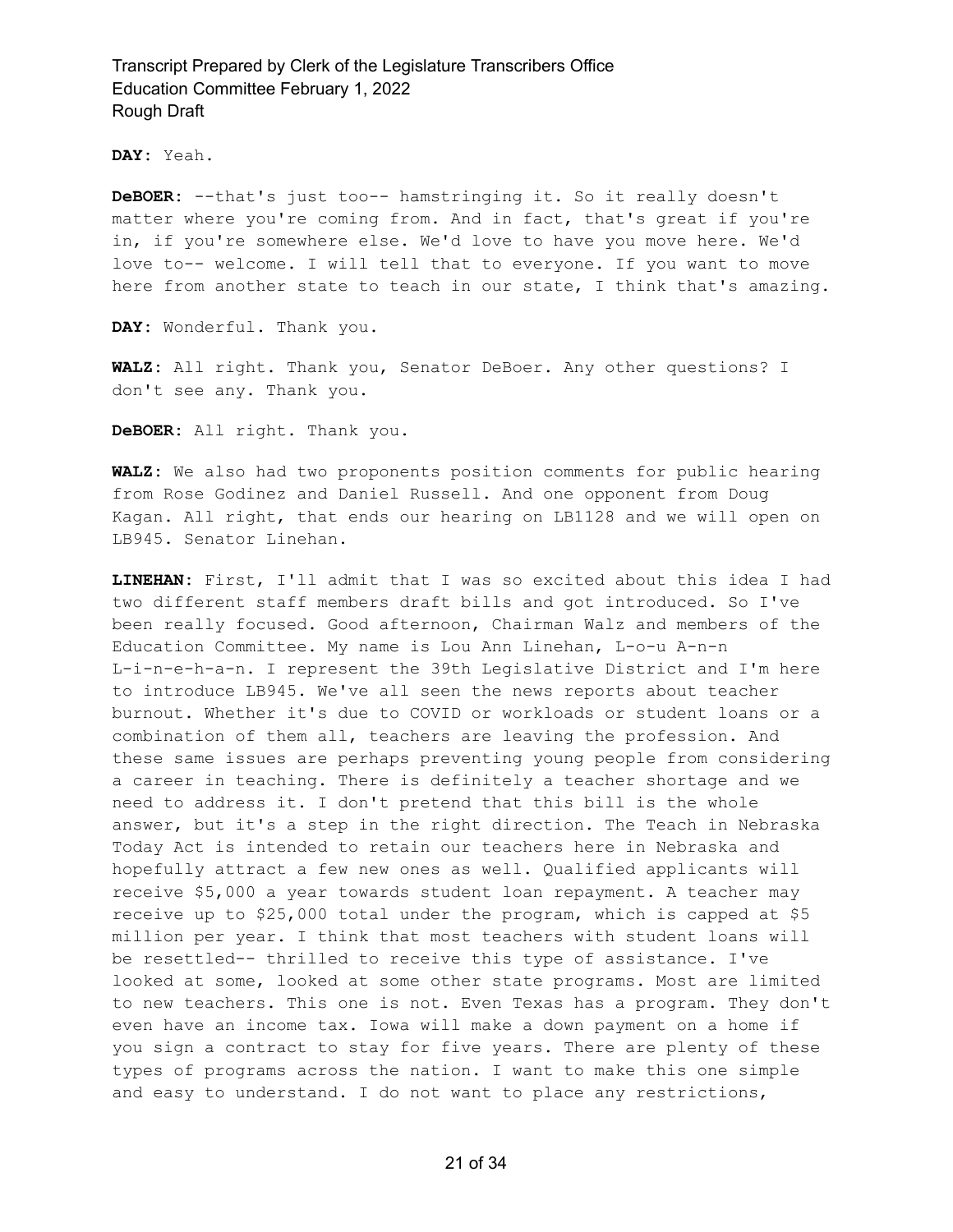requirements on teachers other than being a full-time teacher. It's clear that we have a teacher shortage in Nebraska and it is only going to become worse if we do not do something to help people who want to teach. So I'm going to expand a little bit. I, I think this crisis has been coming for a number of years. When I went to college in 19-- so long ago-- it was '78. I went into business and in my accounting class, first-year accounting class, there were three women in the class. You walk into any accounting class now at a university, you're going to find half of the people in class are women. There was a time when women had a choice, basically nursing or teaching. And we have been moving away from that for 35 years and we are now at a crisis point. It's-- teachers-- I have a sister who's a teacher. We are clearly-- it's not a profession for the young, young teachers that looks inviting. Young people who can get out of college and go make \$80,000 or \$90,000 a year in some careers are going to have parents and friends and maybe even teachers tell them that it will take you a very long time to get that in education. So I think we've got to figure out a way to help the new teachers, the young teachers because they can't get a mortgage. They can't, they can't get a mortgage, can't start a family. So-- and there's going to be-- it's going to get worse before it gets better of all the other people that will come to them, asking maybe as much as double their take-home pay. So I do think we're in a crisis and I, as I said, this is one. It's not all we need to do, but this is one answer. Thank you.

**WALZ:** Thank you, Senator Linehan. Questions from the committee?

**SANDERS:** I do.

**WALZ:** Senator Sanders.

**SANDERS:** Thank you, Senator Walz. Thank you, Senator Linehan. What are other states doing for--

**LINEHAN:** Well, the only two I have here-- if my staff was here, they would have much more because Mary Jane researched this. But Iowa makes-- gives you your down payment for your house. Now that's smart because you buy a house, that kind of permits you to stay in the area for a while. And then Texas has a loan forgiveness program. I think several have a loan forgiveness program. One of the things I did in this bill, which we-- obviously when we go to Exec on these things, we can talk about it. I didn't want to say you have to teach for the next 20 years or the next 10 years because I don't want a-- if somebody doesn't like teaching, then they shouldn't be forced to keep teaching.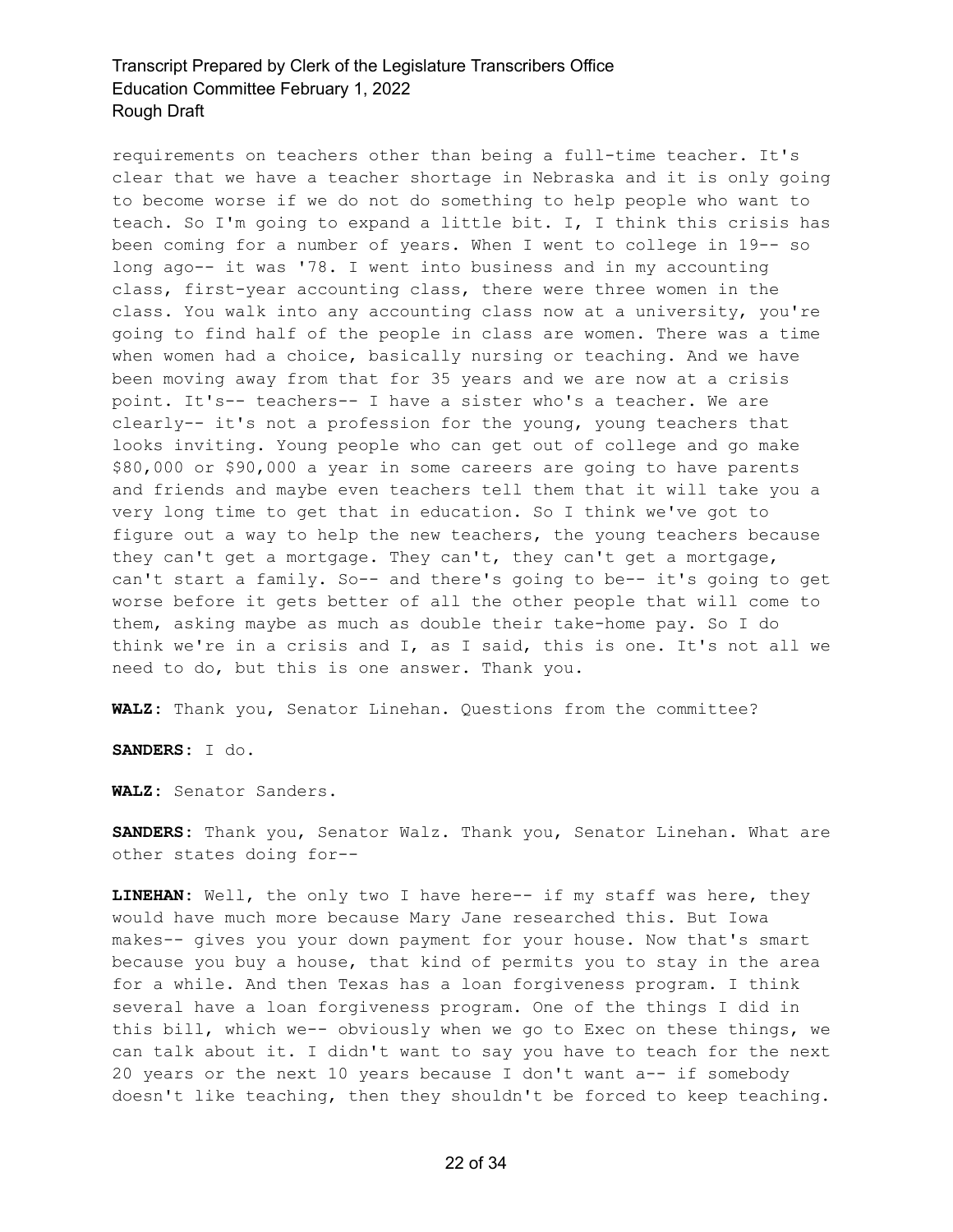So I just think-- and also I don't want to discourage somebody who thought, well, maybe I'll like teaching. So it's-- this is very simple. You teach, do you get \$5,000 loan forgiveness for every year you teach, up to four years. And maybe it should be five years, I don't know. The reason I capped it-- this is a simple math I was thinking, \$5,000 times 1,000 students or teachers is \$5 million. It seems to me that when we go to the floor to get things appropriated, that people are happy with the \$5 million cap. People don't look at that like it's going to break the bank. After being here for six years, the number-- if you go above \$5 million, it's all the sudden, oh, we might go broke.

**SANDERS:** So, so one of my, my other questions, if I may, is what are the triggers that say we're in a crisis mode and then what will the trigger, trigger be when we're no longer in the crisis mode? We can say this payment-- might be able to do this for five years, but what if the crisis ends in two years or continues for ten?

**LINEHAN:** Well, I don't think there's any way-- I mean, I, I anticipate that this crisis is-- like I said, it's been coming for 30 years so I think you're looking at least half that to get out of it. So I think you're looking at 15 years. I, I don't know. I mean, I think if we have too many teachers, the Legislature that's here at the time will figure out that they don't need this. If they get too many teachers, the teachers will decide we don't need it, but I think we're a long ways from that being a problem.

**SANDERS:** Thank you. Thank you, Senator Walz.

**WALZ:** Any other questions? I don't see any. Thank you, Senator Linehan.

**LINEHAN:** Thank you.

**WALZ:** Proponents.

**BRIAN HALSTEAD:** Good afternoon, Senator Walz, members of the Education Committee. For the record, my name is Brian Halstead, B-r-i-a-n H-a-l-s-t-e-a-d, with the Nebraska Department of Education. We're here as a proponent on LB945. We want to acknowledge and support the Legislature's efforts to deal with the educator workforce shortage and we believe LB945 is one of the ideas that you should consider. Senator Walz and members, I think Senator Linehan gave you a very long historical perspective on the teacher shortage and it has been coming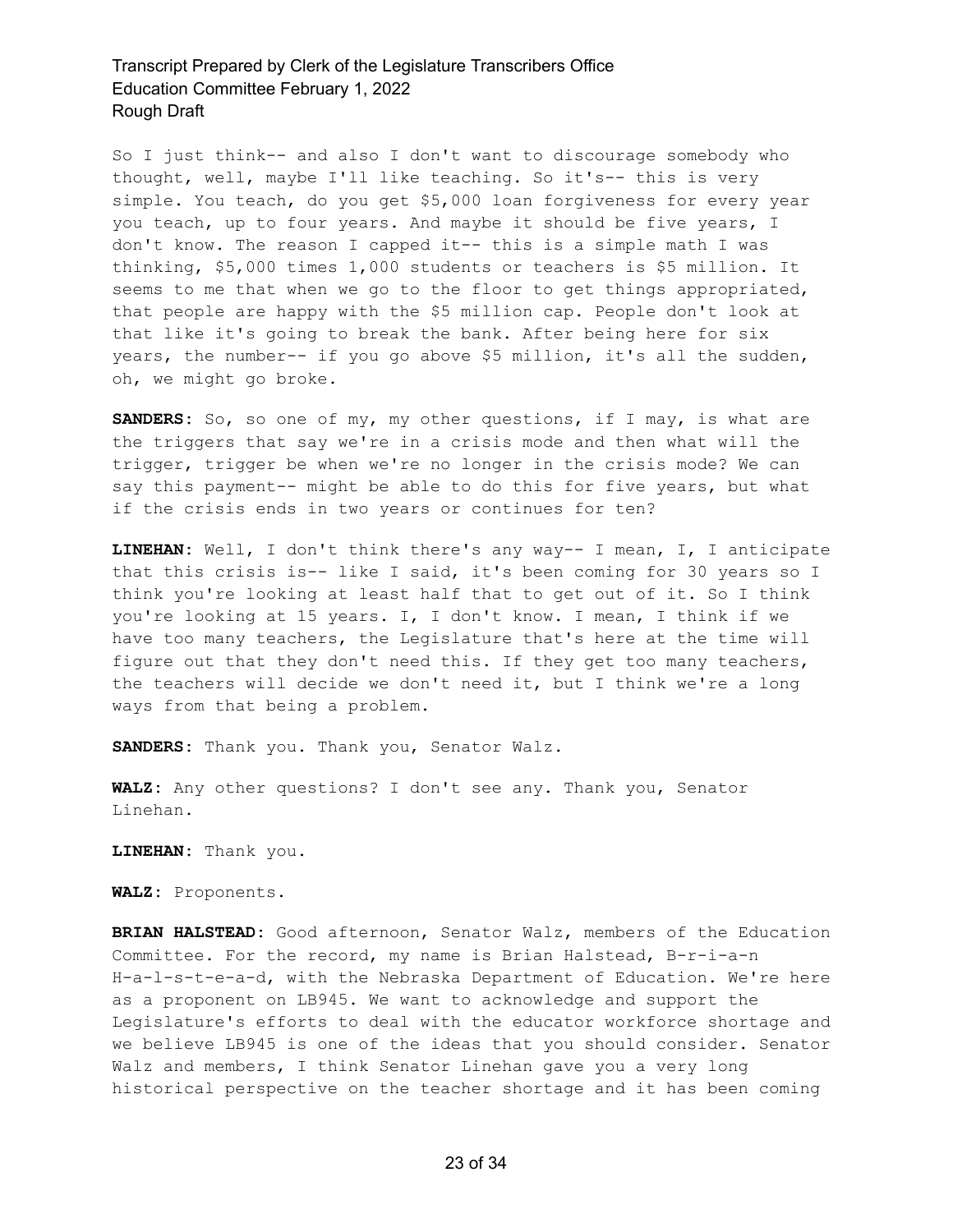for years in the sense of you'll decide in the future if this is not needed anymore at some point. I don't know that I can define when it's going to end or when it isn't going to end, so with that, I-- we would agree with Senator Linehan's comments about the workforce shortage. I'll answer any questions you might have.

**WALZ:** Thank you. Questions? Thank you so much. Next proponent.

**KYLE McGOWAN:** Good afternoon, Chairperson Walz and distinguished members of the Education Committee. My name is Kyle McGowan, K-y-l-e M-c-G-o-w-a-n. It's impossible to keep up with the Skrettas, OK? Today, I'm representing Nebraska Council of School Administrators, the Nebraska State Education Association, and the Nebraska Association of School Boards, all three. I've already spoken about the shortage, would also be in full agreement with Senator Linehan's introduction that she gave. We appreciate her work and, and really, the committee's work on trying to address this shortage. Spoke a little bit before, so just a quick review. The recipients must be certified and have a current contract with any school, private or public, must have completed teacher education program and approved university anywhere. It's the \$5,000 per calendar year, up to \$25,000 and appropriately, there is a priority given to people with financial need. So we certainly support this bill and, and appreciate what we've heard in terms of trying to put something together that we think is best for Nebraska and, and helping the kids in our state.

**WALZ:** Thank you so much. Questions from the committee? I do have a question. Just as you were up here talking about that, I was starting to think about all the stresses that this teacher shortage has caused. You know, there's a lot of stress on teachers themselves because they're--

#### **KYLE McGOWAN:** Sure.

**WALZ:** --picking up other duties, a lot of stress on administrators and schools in general. And I started thinking, what kind of impact does this have, this teacher shortage have on, on the school's budget?

**KYLE McGOWAN:** Right. So generally speaking, most school budgets spend about 80 percent of their annual expenditures on staff. And this is one group I don't need to explain how complicated school finances are, but there's kind of two things working with paying staff or paying teachers, certified people, and the one is the Court of Industrial Relations and there is a negotiated agreement. So you might say, well,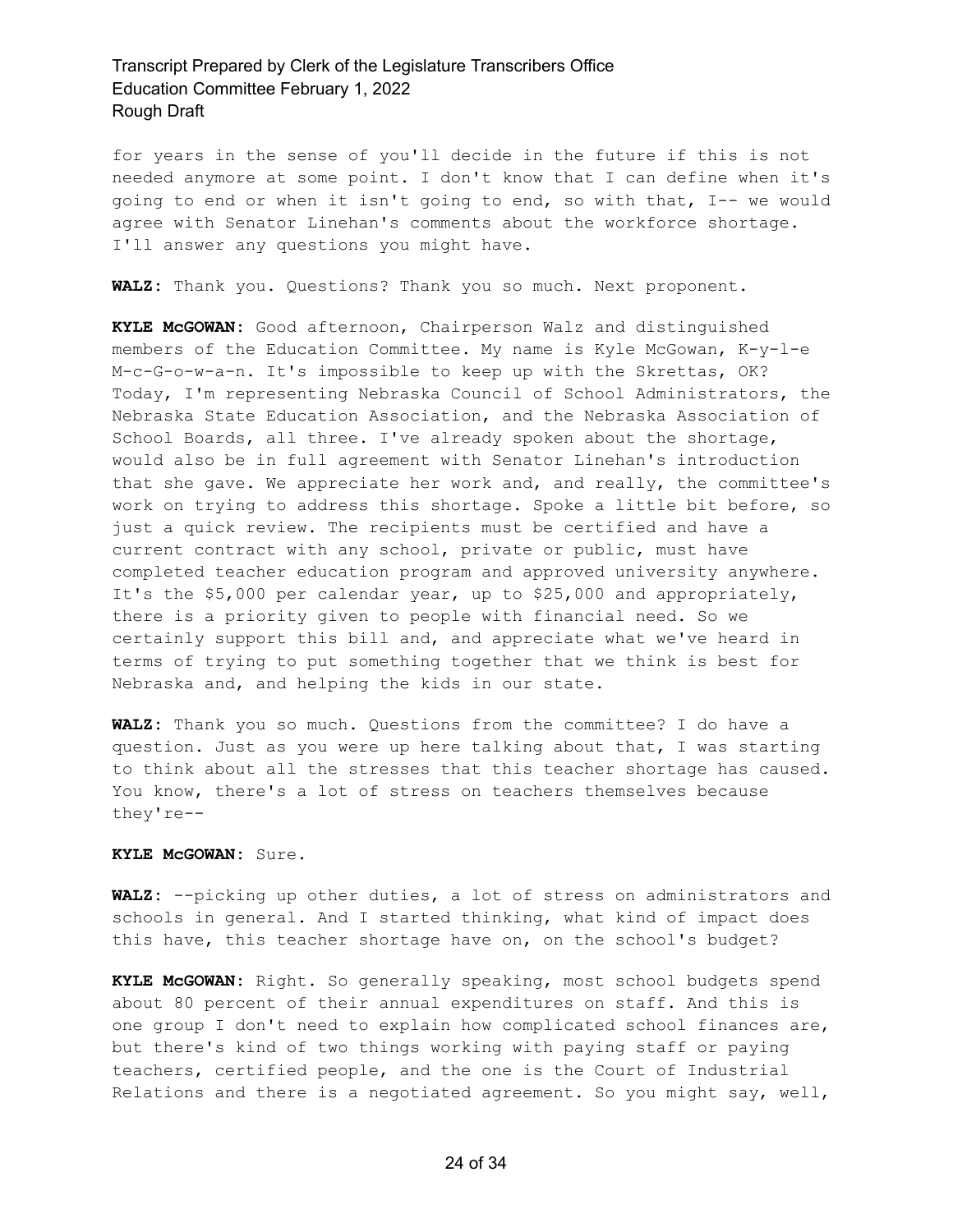what if a school board would just say, we're going to give everybody a 25 percent increase? That's really not feasible also in terms of budget lids and levy limits that you have in your district as well. So to make a big jump-- so for instance, I think the Penitentiary-- what did I see they got? You know, their, their staff was given like a 55 percent increase in all-- those things can't happen in a school budget because of the lids that we currently have. Now what could happen more quickly is how you pay support staff. And next year, I fully anticipate, you know, budgets going up quite a bit in schools. You know, schools have been held-- held themselves to 3 percent or less for the past ten years, but can't get bus drivers, can't get paras. A substitute teacher in the school district that I'm living now pays \$170 a day for a substitute and they can't get substitutes. So this really is very helpful, I think, of really encouraging more people to get into the profession. And I do think it will have an impact because of how expensive college is and depth of people coming in to a job that doesn't make a lot of money.

#### **WALZ:** Yeah.

**KYLE McGOWAN:** But in terms of getting teachers up to a competitive salary, that's going to be a longer process, in my opinion.

**WALZ:** Yeah. Any other questions? I don't see any. Thanks so much.

**RACHEL GIBSON:** Hello again. I am Rachel Gibson, R-a-c-h-e-l G-i-b-s-o-n, with the League of Women Voters of Nebraska. I will not repeat all of the data from the previous testimony, but for those who are looking in the notes later, that's on LB1128 that Senator DeBoer introduced. I would like to take this opportunity to thank, of course, the committee, and thank you, Senator Linehan, for bringing LB945. I'd like to elaborate on two points from the previous testimony about the elements of the bill and something that we're kind of keeping an eye on. The first is, as I mentioned before, the-- how a teaching role is defined and who is eligible for this program. And I mentioned the bachelor of education piece because especially as we think creatively about bringing more folks into the education field, that potentially could hamstring us about who would be able to access those funds. So I know Kansas had a program at one time. If you had a bachelor's in anything, you can take, you know, some special courses and you'd be eligible to teach. If we narrow this too much, those folks would not be able to. Additionally, in many of the private schools, there is a little flexibility about what your certification is. So again, if it's written to, to define you have to have a bachelor of education, that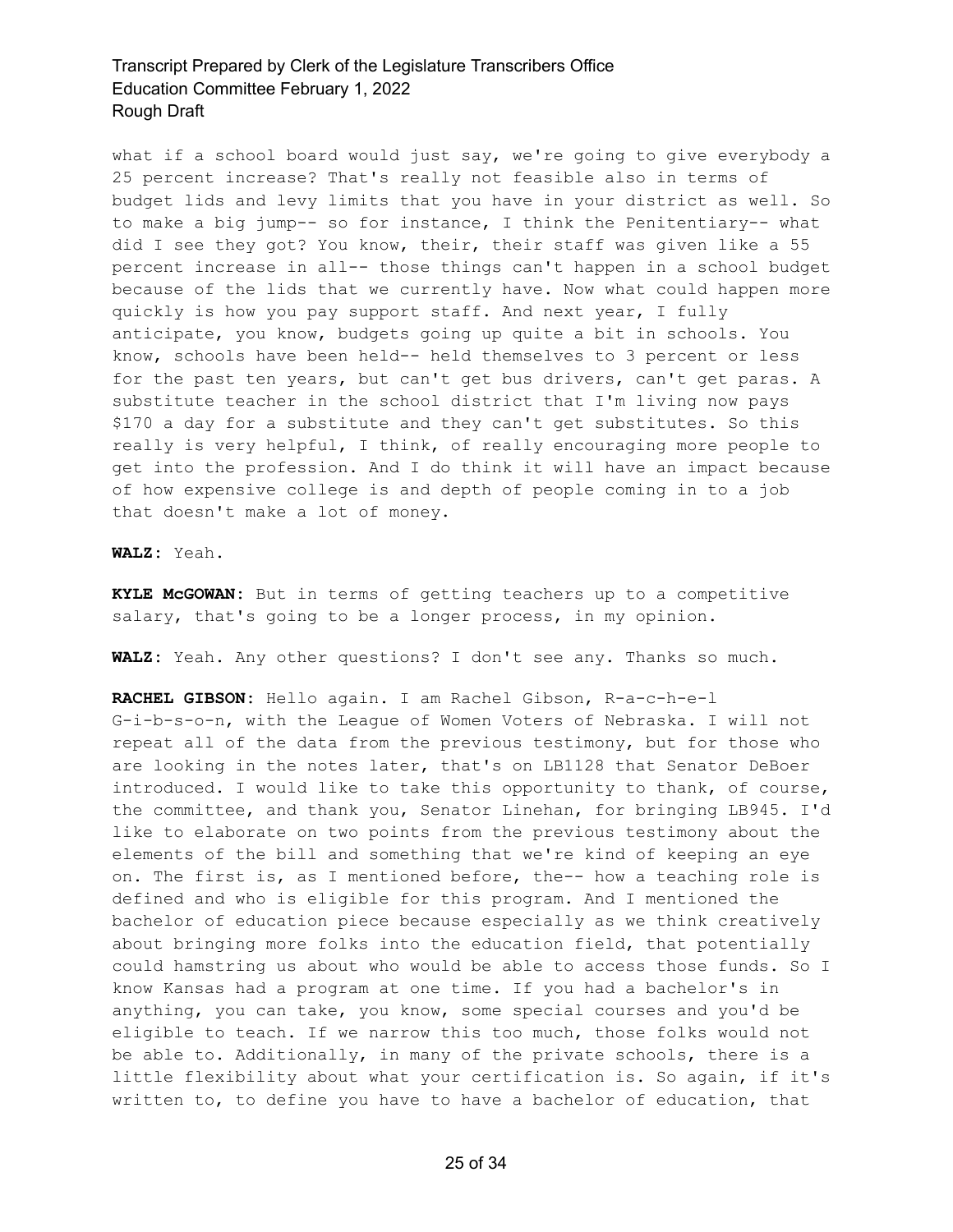might not be available to all of our teachers. The other piece I wanted to touch on that I didn't get a chance to before was in these different bills, we've seen different ways that funds are dispersed, whether that's directly to the students or that is to the loan-granting entity, the lender. And, you know, we kind of talked through this and again, I asked our, our, our educator on our team and she said, you know, as long as there's guardrails, sometimes you need it to be able to go directly to the student because of timeline. But there needs to be some sort of element written to make sure that that's actually getting used for loan repayment. So that's the other piece as, as, you know, we get into the nuances of the bill, something that we're keeping an eye on. So I'll stop there, happy to answer any questions. Thank you for your time.

**WALZ:** Thank you. Questions from my two committee members? Do you have any suggestions on guardrails?

**RACHEL GIBSON:** On which, on which piece?

**WALZ:** I think the last piece that you were talking about.

**RACHEL GIBSON:** Yes, I, I think that would be a really interesting area to look at how some other states manage that or even some-- like, the medical school loan repayment programs and things like that. I don't know if that is a, a follow-up of you have to submit the-- you know, that you've paid this or you work with the lender or that type of thing, but there needs to be some sort of-- not just a check written to, to a teacher to say, you know, this is for your loans. And again, I don't think people would use that incorrectly, but we would like to see that kind of requirement.

**WALZ:** Got it. All right. Thank you.

**JACK MOLES:** Good afternoon again. My name is Jack Moles. That's J-a-c-k M-o-l-e-s and I am the executive director of NRCSA. We support LB945. We appreciate Senator Linehan's attempt to help young teachers. My testimony that you're receiving is the same as I gave for the other bill. But one thing Senator Linehan did say that I, I picked up on, she said this doesn't address all the issues. It doesn't at all, but it's a great start. There are other things we need to be doing to make things more attractive for people to go into education, especially our young people. I'd like to see more of that. So again, just wanted to say that NRCSA does support this bill as well as the earlier bill and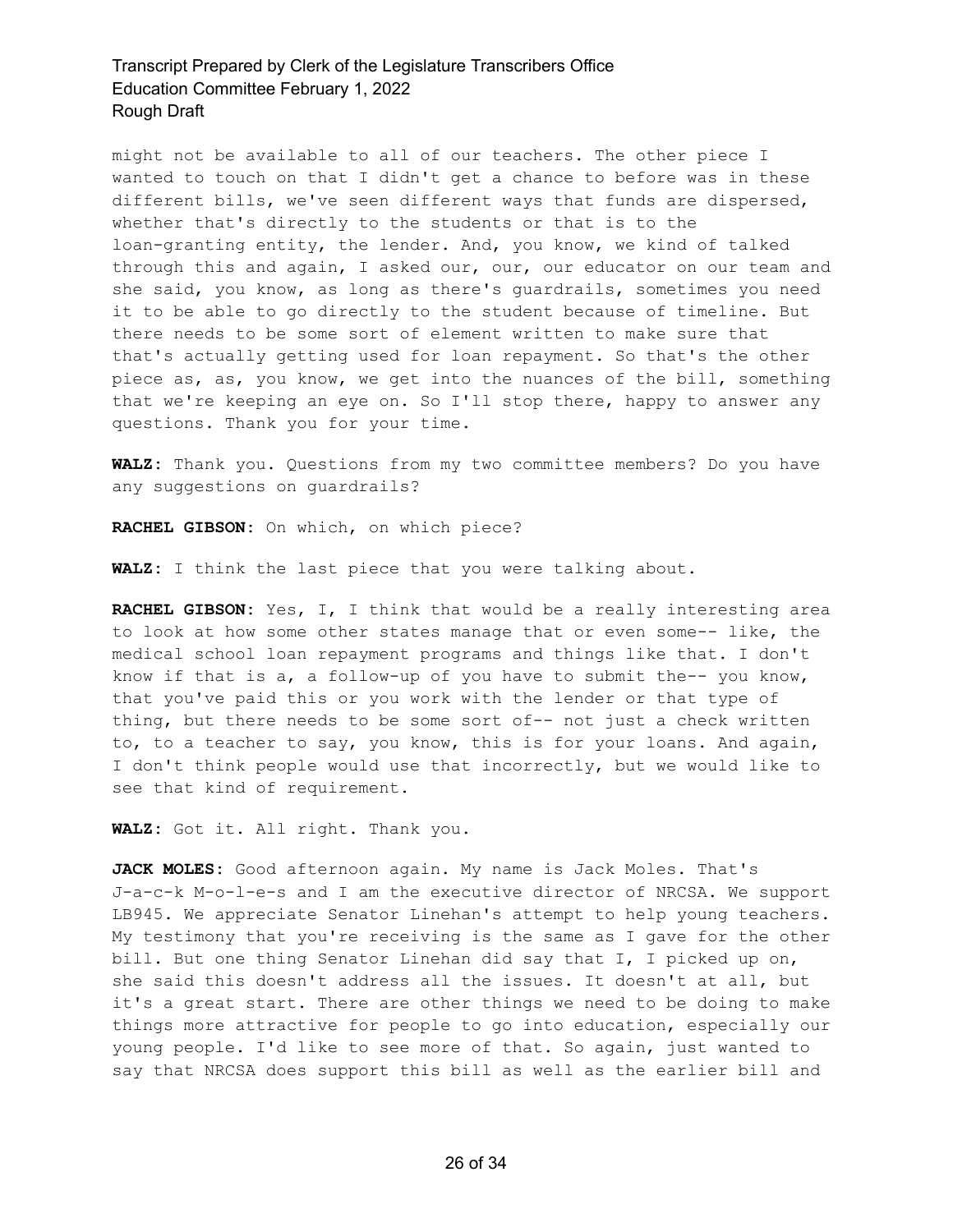I wish you would move one of them out of committee or a combination thereof.

**WALZ:** Thank you. Any questions?

**JACK MOLES:** And my first teacher salary was only \$11,000 so I can't help that.

**SARA SKRETTA:** I can't-- I'm not going to be able to say this without smiling now, but that's what it's on my paper. So good afternoon, Chairman Walz and distinguished members of the Education Committee. I'm Sara Skretta, S-a-r-a S-k-r-e-t-t-a, and I'm the certification officer at the University of Nebraska-Lincoln, but I'm here today on behalf of the Nebraska Association of Colleges for Teacher Education, or NACTE. And as the past president, I'm here today to provide proponent testimony for LB945 and we'd like to sincerely thank Senator Linehan for her leadership and work on this issue. Just want to-- the testimony you had on the previous bill is very similar to what we've got here so I just want to hit a few highlights because again, on behalf of all your educator preparation programs, we are very grateful that you are taking this stance and trying to assist new teachers with some of that debt load that they take into a profession, again, as it's been previously stated with a lower threshold of salary earning at least initially. When a teacher carries such a debt into a job where you're going to start at, say, \$35,000 to \$40,000, the repayment terms and length of that said repayment can be really overwhelming. That often forces teachers to find a second job or leave the profession to find a job that will provide them with an adequate salary so they can maybe go on vacation as well as pay their daily living expenses. So we really appreciate the efforts today. We also really like the \$5,000 and \$25,000. You'll hear our group like every dollar amount that you're going to toss out there, again because we really believe that that will make a significant impact on teachers wanting to come into the profession as well as retaining them at least initially as they get started because that debt load will be decreased. NACTE supports-- one of the things we want to make sure - just in any of the bill. We would support making sure that there's a method that's user-friendly and doesn't inadvertently create a barrier so it makes it difficult for these teachers to access funds. That sometimes is an issue when there's funds available. The process to apply, receive, and document becomes so prohibitive on top of an already busy life that it's not, it's not worth it. So that's one of the things that, that we would support most definitely. With that, again, we really appreciate Senator Linehan for introducing the bill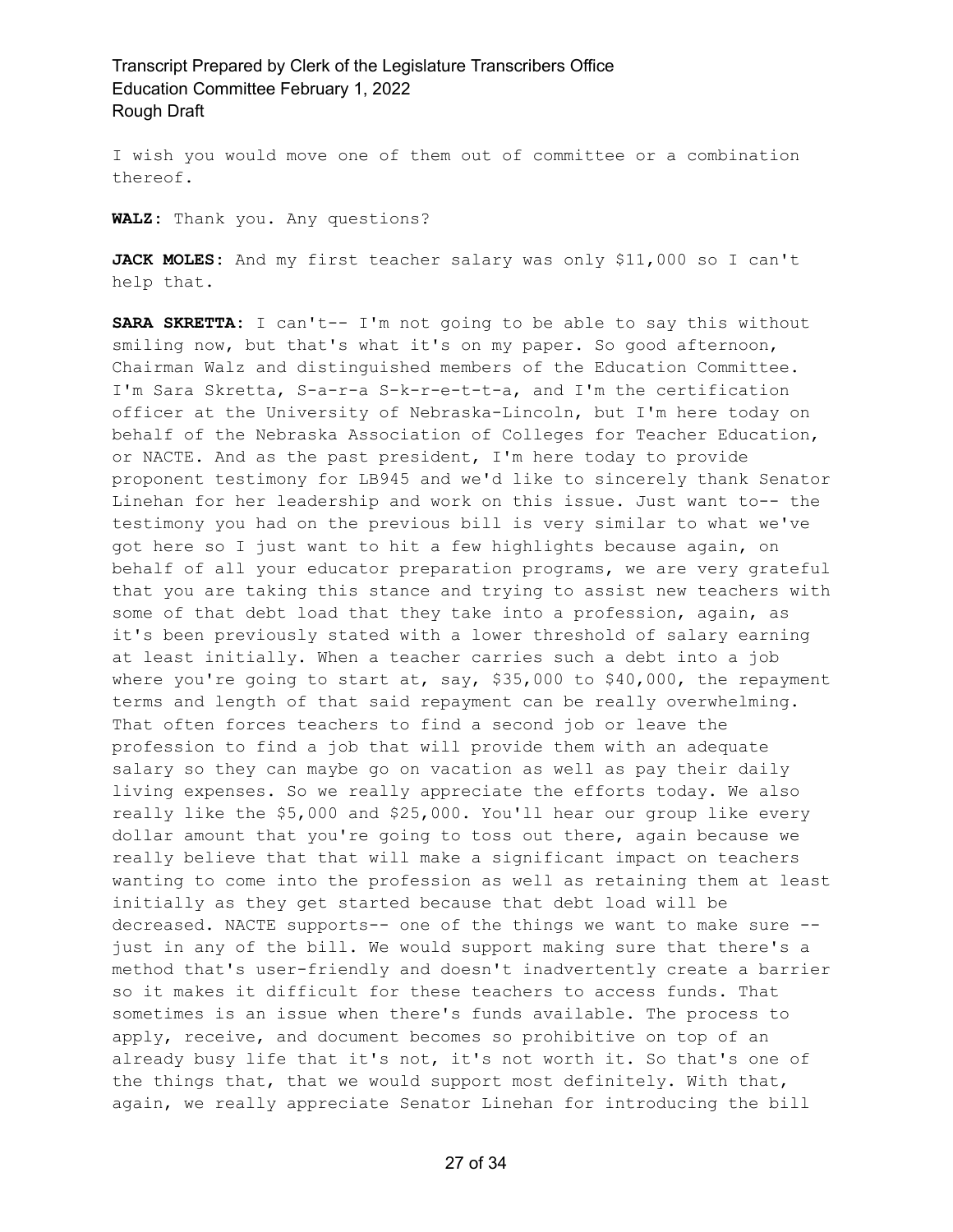and Senator DeBoer earlier and I'm happy to answer any questions you might have.

**WALZ:** Thank you. Questions?

**SARA SKRETTA:** I love that you keep looking at the side of the room.

**WALZ:** That's going to change. Next proponent.

**CARRI COLLINS:** Good afternoon again, Chair Walz, members of the Education Committee. My name is Carri Collins, C-a-r-r-i C-o-l-l-i-n-s. I am an elementary principal supervisor at the Omaha Public Schools and on behalf of the board of education and Omaha Public Schools, I am here in support of LB945. I will not repeat my previous testimony on LB1128, but again, I would like to thank Senator Linehan for introducing this bill and ask if there's any questions at this time.

**WALZ:** Thank you so much for coming today.

**TREVA HAUGAARD:** Chair Walz and distinguished members of the Education Committee, my name is Treva Haugaard, executive director with the Council of Independent Nebraska Colleges. We are supportive of LB945.

**WALZ:** Spell your name.

**TREVA HAUGAARD:** Oh, I'm sorry. T-r-e-v-a H-a-u-g-a-a-r-d. The CINC found-- the CINC organization is supportive of LB945 and we appreciate Senator Linehan for introducing this. As everyone else has said before, we're supportive of this, as it helps students that are graduating in the education area hopefully obtain and lower their debt and make them able to produce more into our Nebraska economy, perhaps retain and gain in our workforce. I'm not going to repeat all of my testimony, but you have that in front of you. So thank you very much for your time today and again, Senator Linehan, for introducing this, so.

**WALZ:** Thank you.

**TREVA HAUGAARD:** Thanks.

**WALZ:** Any questions?

**TREVA HAUGAARD:** Thank you.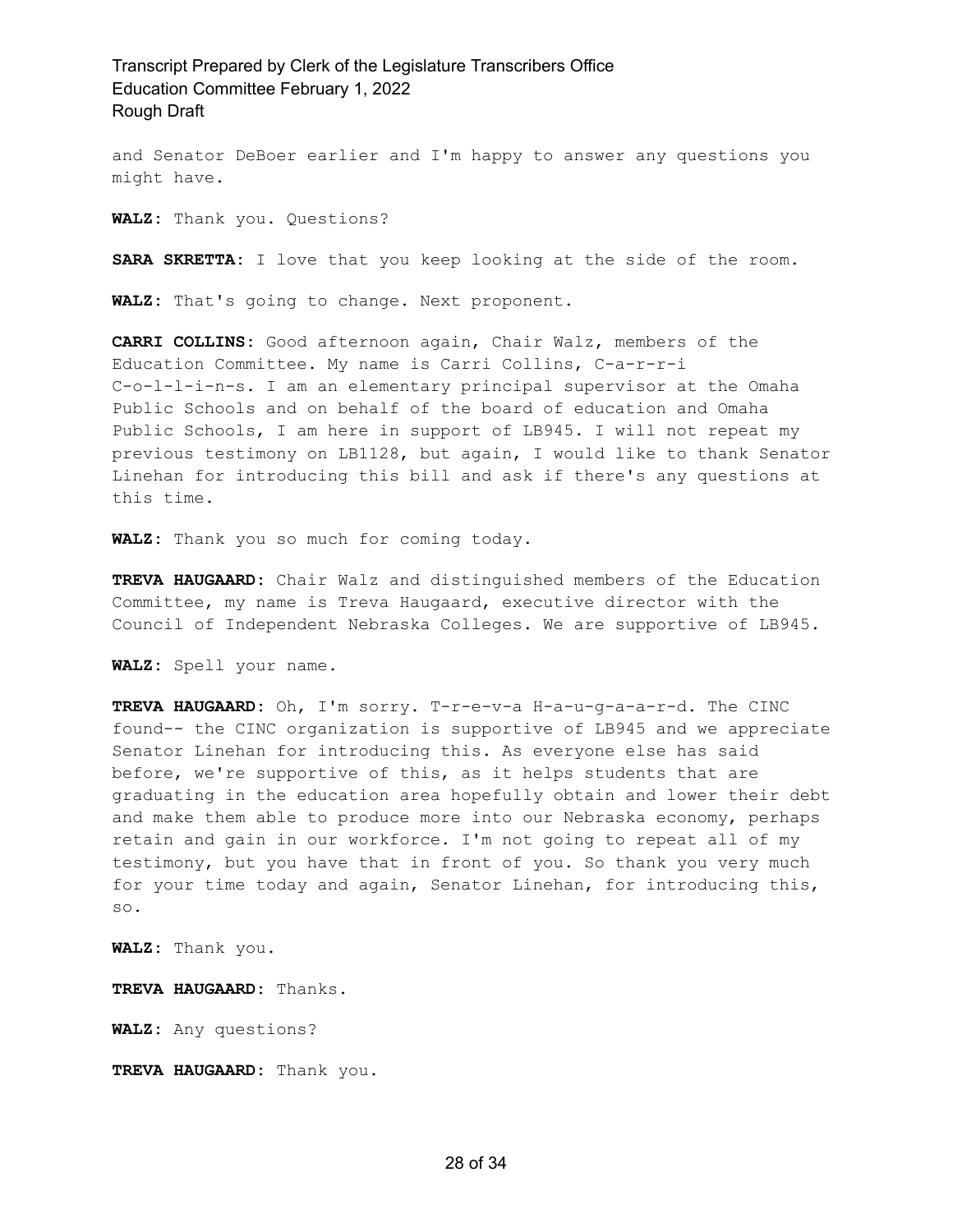**WALZ:** Thank you so much.

**TIM FREY:** We'll try and go in the same order so everything is standardized. Good afternoon again, members of the Education Committee. My name is Tim Frey. It's T-i-m F-r-e-y. I'm the dean of the college of education at Doane University, former teacher and proud teacher educator, and I am here again in support of all of these bills, LB945, and particularly want to thank Senator Linehan for her efforts in regarding addressing the teacher workforce shortage. I will also not reread my testimony, but in previous bills under LB1128, specific average amounts of loans that you can expect, at least from Doane education program graduates. And one of the things I would point out that's been mentioned a couple of times is that this isn't just- early career educators can also be in their 40s and 50s. The Doane program that I mentioned, the IPAL program. So 15 to 18 month, lots of times paraprofessionals complete that program and become teachers, but they still take out loans because they're working on paraprofessional salaries while they're completing and paying tuition. So it's not just 20- to 24-year olds that we're talking about helping provide support for and I appreciate that part of this bill in particular. And again, I'm glad to answer any questions. Thanks for all of your efforts.

**WALZ:** Any questions? I just have a question. I was-- I had circled the 15 to 8 or--

**TIM FREY:** Yep.

**WALZ:** What was it?

**TIM FREY:** 15 to 18 months.

**WALZ:** Months, yeah, and you just said that you could, you could still be a paraprofessional and complete that. So it's just a matter of evening classes and summer classes and you'd be able-- OK.

**TIM FREY:** Yeah because we allow them to do their practicum while they're in their classroom--

**WALZ:** Ah, OK.

**TIM FREY:** --as a paraprofessional. So as long as you have a bachelor's degree in the area and it's not an alternative program, it's a traditional initial certification program, it's pretty intense--

**WALZ:** Oh.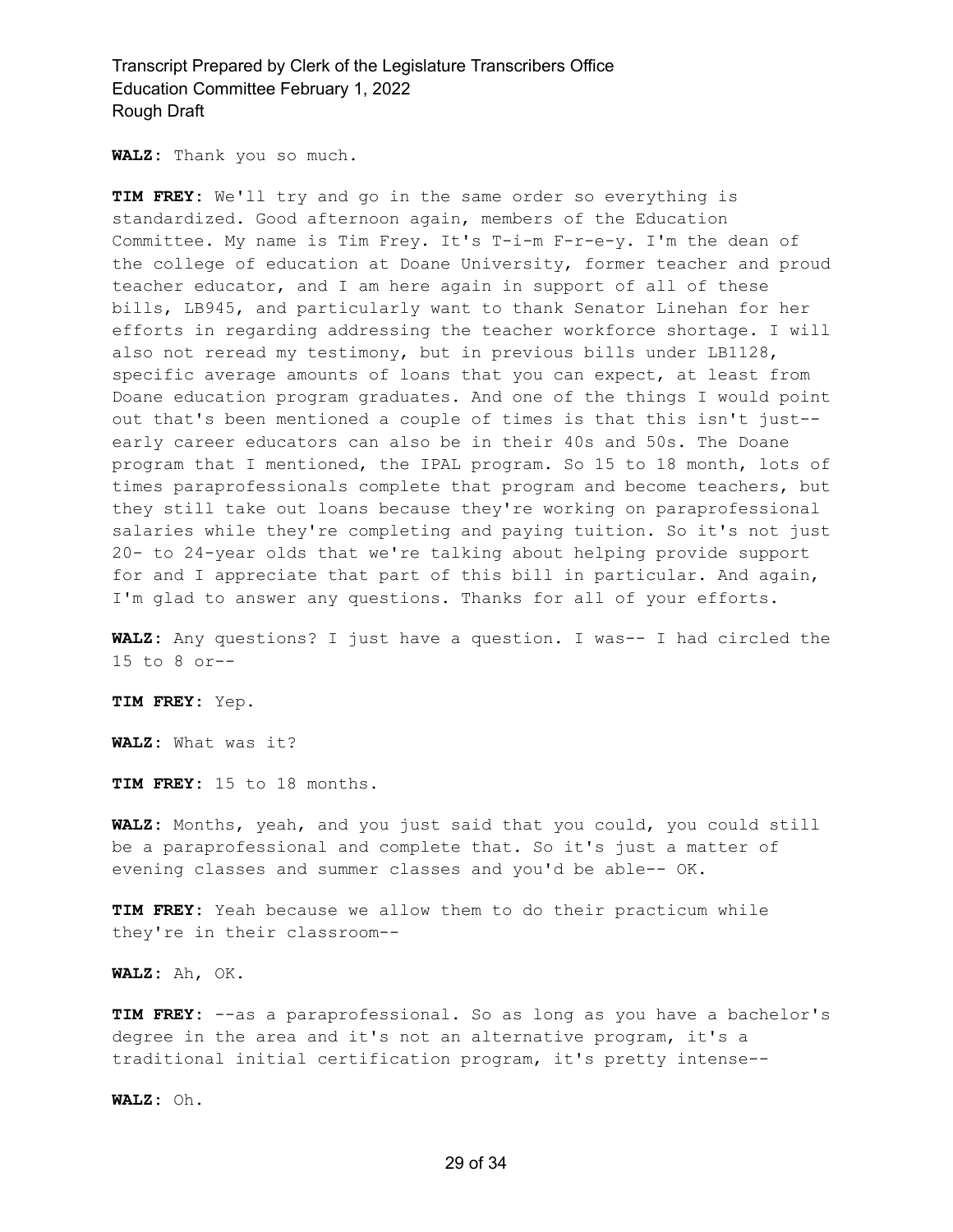**TIM FREY:** --for about a year and a half.

**WALZ:** Yeah. All right. Thank you so much.

**TIM FREY:** Yep.

**WALZ:** Next proponent.

**JOHN SKRETTA:** Good afternoon, Chair Walz, senators, distinguished members of the Education Committee. My name is John Skretta. That's Jo-h-n S-k-r-e-t-t-a. I am the administrator at Educational Service Unit 6, headquartered in Milford. I am here today representing STANCE, Schools Taking Action for Nebraska Children's Education, a coalition of 19 mid-sized Nebraska public school districts and ESUCC. That is the umbrella organization, the coordinating council, in official parlance, of Nebraska's 17 educational service units. We are submitting this testimony today in support of LB945 proposed by Senator Linehan. We're very grateful to Senator Linehan for her leadership in bringing this forward. Just want to share a couple key points about LB945 specifically. It provides a very robust commitment of resources for the loan forgiveness programs under consideration. Through LB945, qualified individuals would receive up to \$5K annually with the maximum amount of \$25K over five years. And obviously, as heretofore mentioned, there's something magical about the \$5 million amount. Great. We hope you can get that across the finish line. We commend the significant commitment of resources to those entering the profession to reduce their debt load. Some research from the Institute for College Access and Success found that the average debt load for a Nebraska college grad class of '18, which was the most recent cohort for which data was available, was over \$26K, so that \$25K number looks pretty appealing. LB945 provides a very strong initial funding commitment for which we are grateful. Related to provisions of and the rationale for this bill, which Senator Linehan referenced in her introductory comments, I wanted to reinforce a couple of things. This crisis has been brewing for a while. It well preceded the pandemic. However, what we have seen in education at the practitioner level is that the COVID pandemic has really accelerated it in terms of educator workforce shortage across areas, which Kyle McGowan referenced in his testimony. It's not even just limited to teachers. The other thing that we really like about Senator DeBoer's bill as well as Senator Linehan's bill, you don't have to teach for the next 10 or 20 years, I believe is kind of how Senator Linehan put it in introduction. There are a number of federal educator loan forgiveness programs that incrementally forgive those dollars over a period of up to ten years.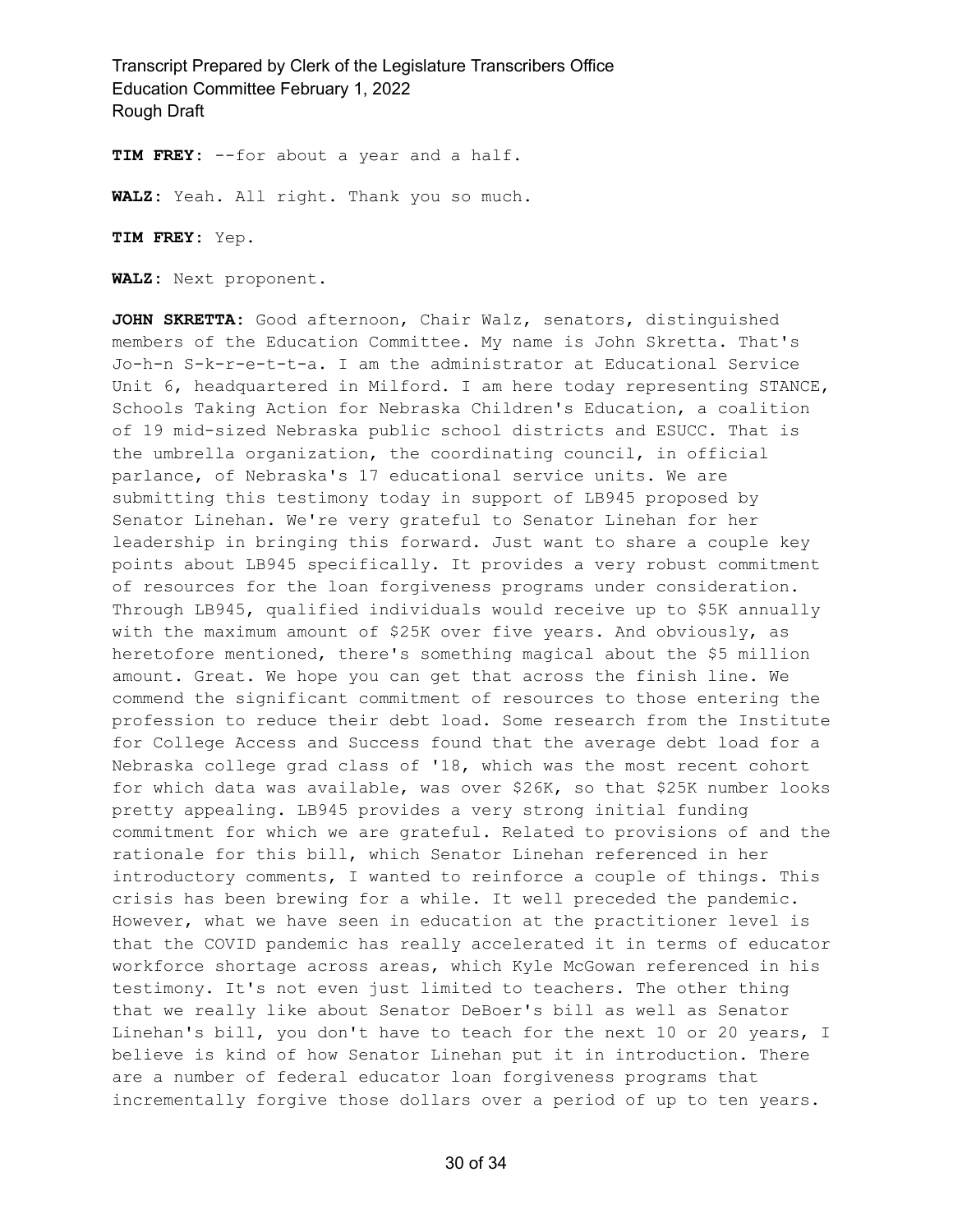Look, the reality of the workplace today, as alluded to, is that we should not expect young professionals entering any vocation to make that kind of a commitment. Millennials are the most likely generation to switch jobs and have fluidly defined careers. Gallup defines millennials as the job-hopping generation so we think putting that money up front makes all that much more sense because of reasons like that. Thank you.

**WALZ:** Thank you. Any questions? John, I-- you hosted a summit a couple of months ago. I can't remember what--

**JOHN SKRETTA:** NACTE sponsored it actually.

**WALZ:** OK. What was it called?

**JOHN SKRETTA:** That was Nebraska Educator Shortage Summit, I believe. Yeah.

**WALZ:** OK. While you were there-- because we're going to be discussing all three bills, while you were there, you know, having those conversations, were there any other ideas that you think should be considered that came out of that summit? Any other ideas that should be considered--

**JOHN SKRETTA:** Yeah so and I, I referenced some of this yesterday in some of the testimony and I believe the other Dr. Skretta can comment more articulately on, on this because of her direct involvement in--

**WALZ:** The distinguished one?

**JOHN SKRETTA:** --facilitating that. Yeah, the distinguished one. Yeah, yeah. But there were multiple task forces that came out of that collaborative day and I those-- I think maybe five and those task forces each have a topical area of focus that we believe as-- it was a very broad educational stakeholder group that included basically PK-16 level folks. So it-- and it included policymakers. Like, a number of members of the State Board of Education were there, but, like, one of the other groups-- and I'll mention this one because I'm a member of this task force-- is focused on basically marketing and rebranding the profession, meaning just being really conscientious, purposeful, and deliberate in the ways in which we talk about how appealing and profoundly rewarding a career in education can be and what an important vocation it is because not everything we see in the media currently-- in fact, unfortunately, a lot of that might not portray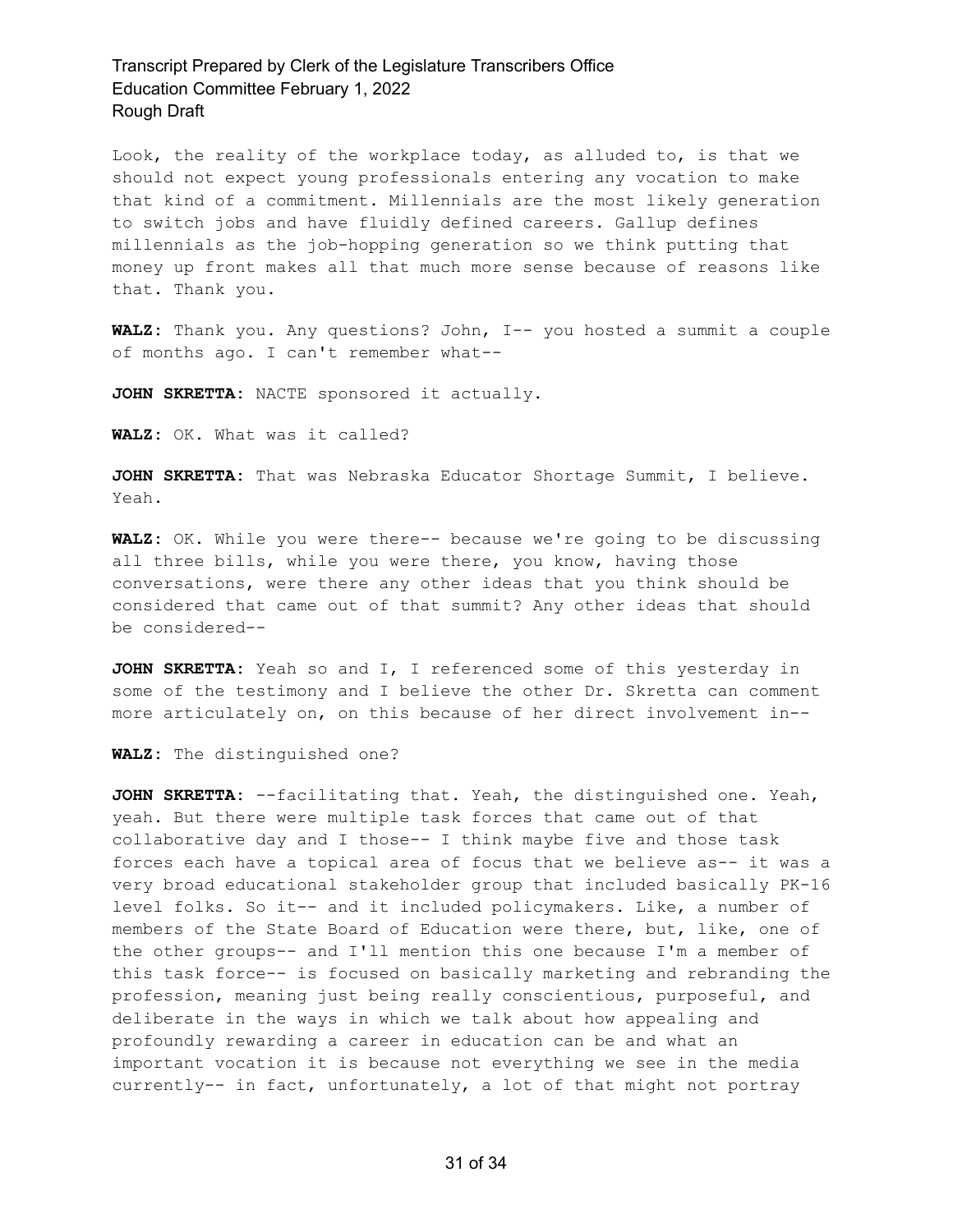education and a career in education in a way that makes it seem very appealing to young people who encounter that.

**WALZ:** All right. Thank you.

**JOHN SKRETTA:** Thanks.

**WALZ:** Questions? Next proponent. Any opponents? Anybody that would like to speak in a neutral capacity? Senator Linehan, you're welcome to close.

**LINEHAN:** Oops, excuse me. Thank you very much. So just want to reiterate what I think I've said and then what others have said and especially who brought up the CIR. There's no-- I mean, because of the way teachers are paid and they're paid for length of time and service and for more degrees, if you can't-- to raise all of their salaries, it's astronomically expensive.

#### **WALZ:** Right.

**LINEHAN:** Especially in the short term. But if we can reach those new teachers-- and you think about that 35 to 40 and they're lucky if they take \$35,000 home after they pay their dues and after they pay their retirement and after Social Security, that becomes a huge amount of money, \$5,000 or \$6,000. I'm not married. I told you how to got to \$5,000. And it's-- and people who are also at a time in their lives where they probably want to hopefully put down roots, which will help them stay in the profession, start a family. They can't-- literally cannot do that with that kind of a student-- they can't get a loan for a house, for one thing, because of their student loans. So-- and it helps pay it off quickly so they're not-- as some of the testifiers I think for Senator DeBoer's bill said, they're at 61 and they still have student loans. That's crazy. So it helps them get through past this, not hanging over their heads. I think that's all I had. Oh, and I agree wholeheartedly, children in the 30 to 40, two of them say they're not millennials, but everything they do tells me they are millennials and they, they don't-- not one of the four thinks they're going to be in the job they're in now five years from now. It's just not the way they think because they want new experiences, live in new places. Now, I think some of them will end up-- I don't know about my own, but we're going to have people that stay in careers they love, but we've got to have a way for them to get to that career--

**WALZ:** Yeah.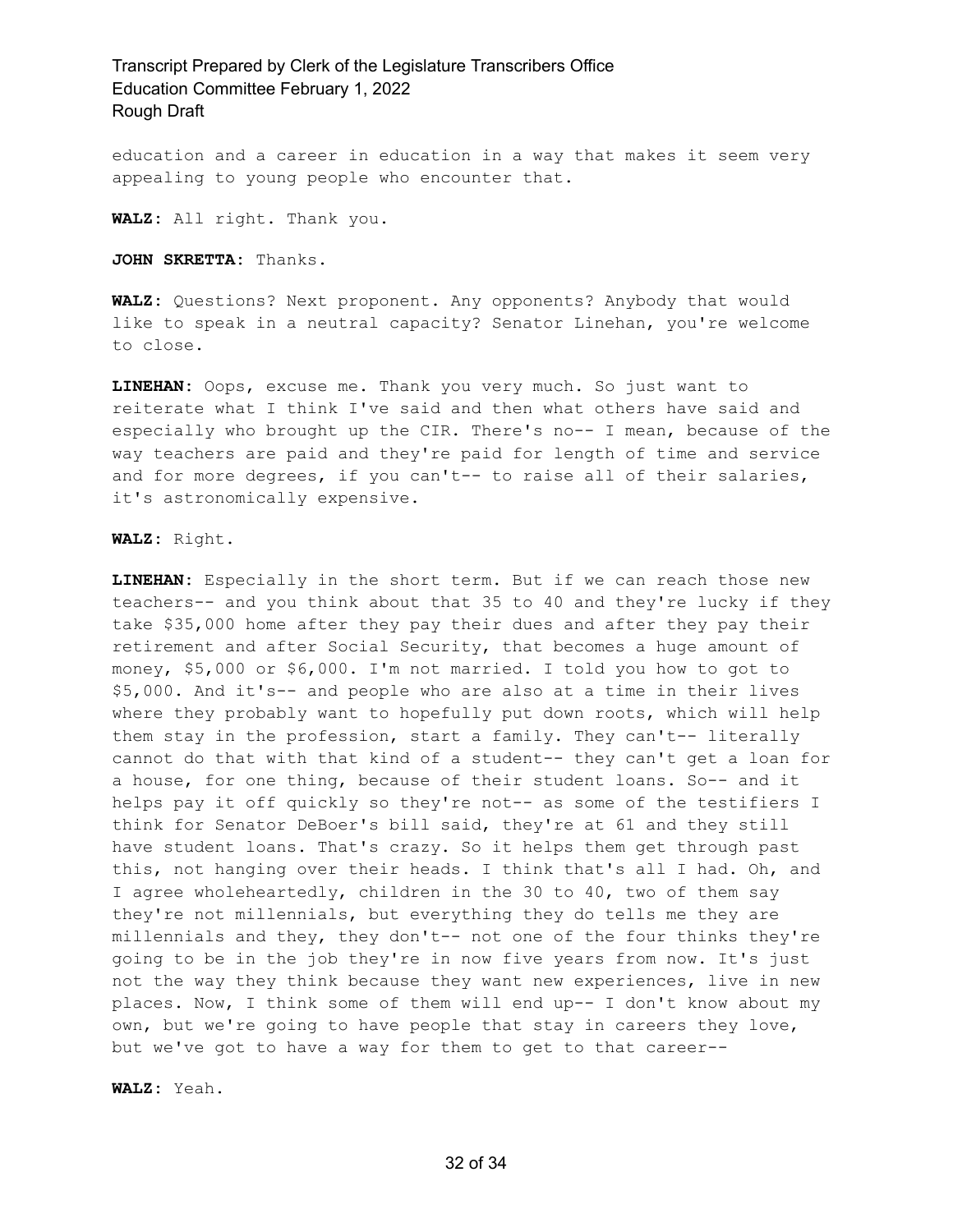**LINEHAN:** --so.

**WALZ:** OK. I was going to ask-- I understand the \$5 million conversation. And if you would be willing to increase that amount, it sounds like you are willing to have those conversations. If--

**LINEHAN:** Right. Here's what-- so this is probably inappropriate, but since we're kind of swinging around bills today, I'm going to go to my next bill, which when I come up here to introduce it, I'm going to say we don't even need to talk about it. It was not thought out. I mean, I understand what happened was probably me driving down here from Omaha, talking to my staff, saying this is what I want--

**MORFELD:** Then they're done up.

**WALZ:** My next question was going to be--

**LINEHAN:** But--

**WALZ:** --who I'll have to talk to about this bill.

**LINEHAN:** But, but why I want to do that, so if we address every, every-- according to the fiscal note on the next bill, there's 5,960 public and non public school teachers in their first four years. And if we gave them \$5,000, it would cost \$29,800,000. So we've got to come up with a number that the Chairman of Appropriations Committee will live with and the other appropriators and other people on the floor and depending on how much money we have the floor, it's got to be-- it just seems to me to be sweet spot that people don't have a panic over \$5 million.

**WALZ:** Any other questions before I-- was there a, was there a, like, a sunset on this program?

**LINEHAN:** No, there isn't. One-- another trick. When you don't have the out-years then your fiscal note doesn't look so bad, but there's not a sun-- I don't have a sunset--

**WALZ:** OK.

**LINEHAN:** --on the program.

**WALZ:** All right. I was just curious. I didn't see it, so I just wanted to ask.